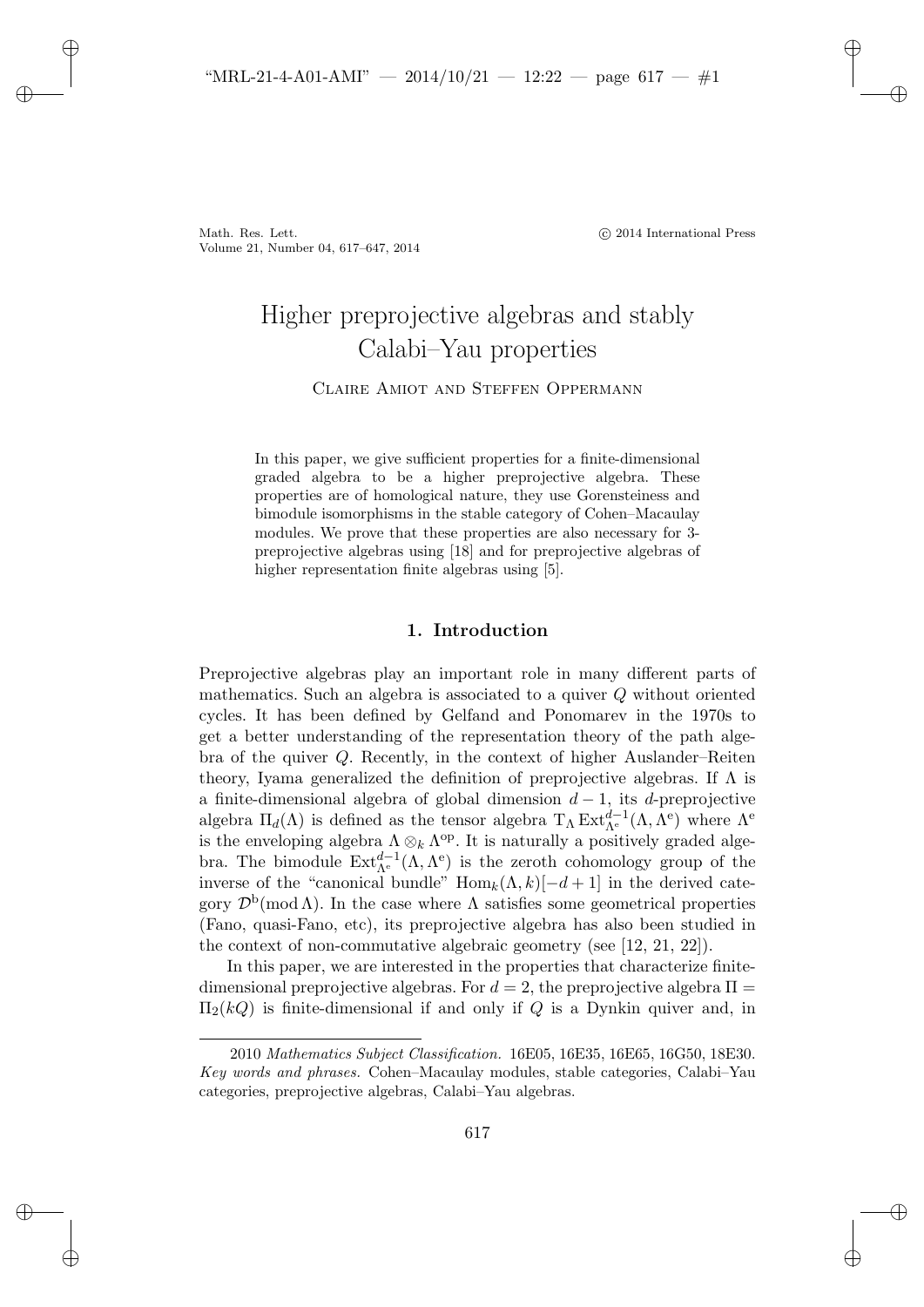✐

✐

✐

✐

that case by a classical result, the algebra  $\Pi$  is self-injective and there is a functorial isomorphism

$$
\operatorname{Ext}^1_{\Pi}(X,Y) \cong D\operatorname{Ext}^1_{\Pi}(Y,X)
$$

for any  $X, Y \in \text{mod } \Pi$ . So in other words, the triangulated category mod  $\Pi$ is 2-Calabi–Yau. The duality above comes from an isomorphism

$$
\operatorname{Hom}\nolimits_{\Pi^e}(\Pi,\Pi^e)\cong\Omega^3_{\Pi^e}\Pi(1)
$$

in the stable category of graded bimodules gr- $\Pi^e$  (where  $\Pi(1)$ ) is the graded bimodule  $\Pi$  shifted by 1). This isomorphism can also be written as

$$
\mathbf{R}\mathrm{Hom}_{\Pi^e}(\Pi,\Pi^e)[3]\cong\Pi(1)\quad\mathrm{in}\,\,D^b(\mathrm{gr}\text{-}\Pi^e)/\mathrm{gr}\text{-}\mathrm{perf}\,\Pi^e
$$

using the triangle equivalence gr- $\Pi^e \cong D^b(\text{gr-}\Pi^e)/\text{gr-}\text{perf}\Pi^e$ . The main result of this paper is the following.

**Theorem 1.1 (Theorem 3.1).** *Let*  $\Pi = \bigoplus_{i \geqslant 0} \Pi_i$  *be a finite-dimensional graded algebra satisfying the following properties:*

- (a) pdim  $D\Pi = \text{idim }\Pi \leqslant d-2$ , that is,  $\Pi$  is of Gorenstein dimension  $\leqslant$  $d - 2$ *;*
- (b) **R**Hom<sub>I<sup>I</sub></sup><sup>e</sup>( $\Pi$ ,  $\Pi$ <sup>e</sup>)[ $d+1$ ]  $\cong \Pi(1)$  *in*  $D^b$ (gr- $\Pi$ <sup>e</sup>)/gr-perf  $\Pi$ <sup>e</sup>; and</sub>
- (c)  $\text{Ext}_{\text{gr-}\Pi^e}^j(\Pi, \Pi^e(i)) = 0$  *for all*  $i < 0$  *and*  $j > 0$ *.*

*Then*  $\Pi$  *is isomorphic as a graded algebra to*  $\Pi_d(\Lambda)$  *for some algebra*  $\Lambda$  *of global dimension at most*  $d-1$ .

Property (b) can be understood as an algebraic (and graded) enhancement of the property stably Calabi–Yau for the algebra Π. In particular, it implies that the stable category of maximal Cohen–Macaulay modules over  $\Pi$  is a d-Calabi–Yau triangulated category. Gorensteinness and stably Calabi–Yau property are homological properties that appear naturally in the study of preprojective algebras (see [20]). Therefore (a) and (b) are natural hypotheses to consider. Hypothesis (c) becomes also natural when the algebra Π has finite global dimension (see Observation 3.3).

In a second part of the paper, we show that in certain situations also the converse of the above theorem holds. We prove that properties  $(a)$ – $(c)$ are satisfied by the finite-dimensional preprojective algebras for  $d = 2$  and 3 (Theorems 5.1 and 5.7). Moreover, using the results of Dugas in [5], we

✐

✐

✐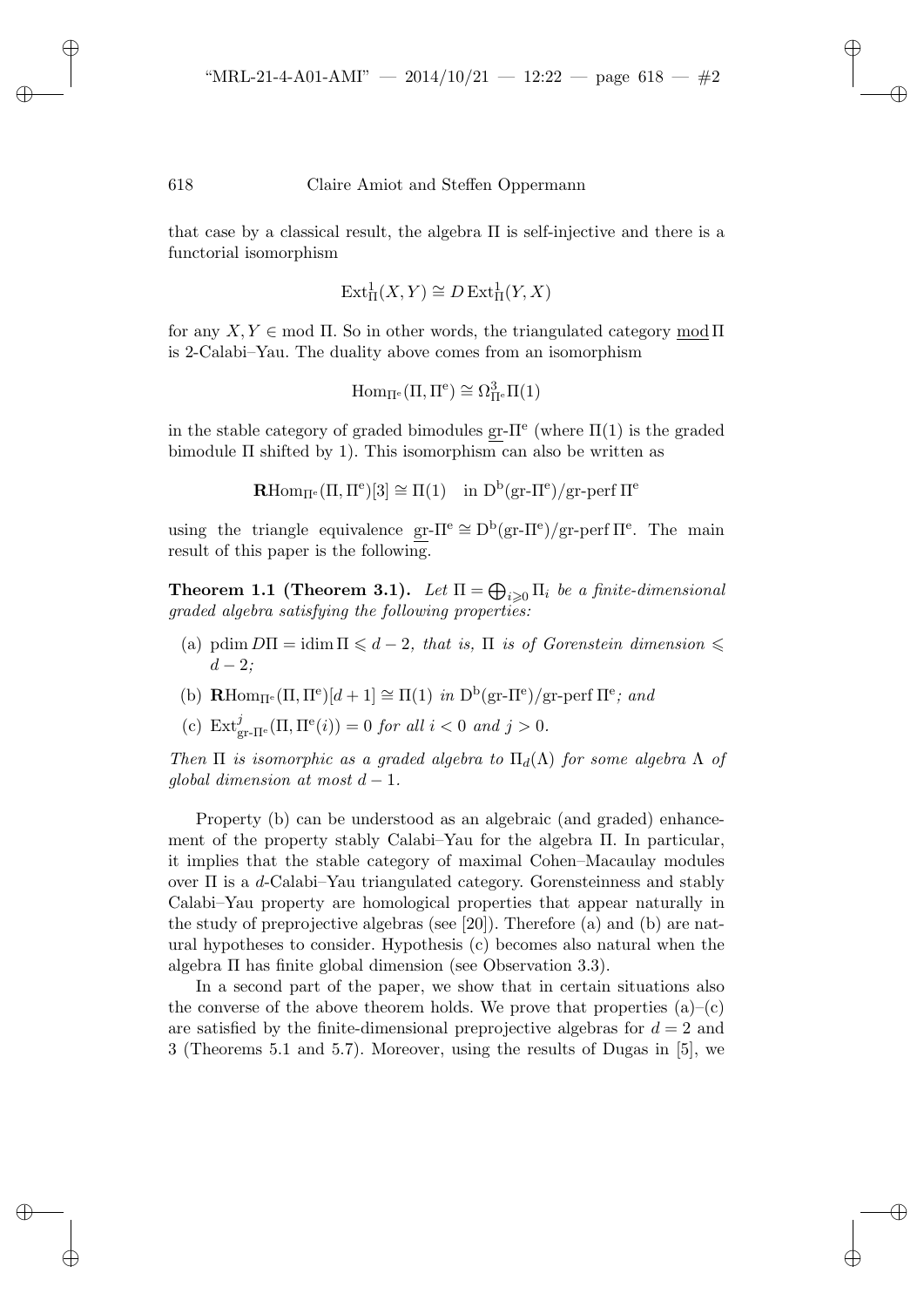✐

✐

✐

## Preprojective algebras and stably Calabi–Yau properties 619

✐

✐

✐

✐

prove that properties  $(a)$ – $(c)$  hold for self-injective *d*-preprojective algebras for any d. More precisely we prove the following.

**Theorem 1.2 (Theorems 4.8 and 5.9).** *The map*  $\Lambda \mapsto \Pi_d(\Lambda)$  *gives a one-to-one correspondence between* (d − 1)*-representation finite algebras* Λ *and finite-dimensional self-injective graded algebras* Π *satisfying*  $\mathbf{R}$ Hom<sub>Π<sup>e</sub></sup>( $\Pi$ ,  $\Pi^e$ )[ $d+1$ ]  $\cong$   $\Pi(1)$  *in*  $D^b$ (gr- $\Pi^e$ )/gr-perf  $\Pi^e$ .</sub>

This result is very similar to Theorem 4.35 of [12] that asserts that the preprojective construction gives a one-to-one correspondence between  $(d-1)$  representation-infinite algebras  $\Lambda$  and homologically smooth algebras  $\Pi$  satisfying **R**Hom<sub>Πe</sub>(Π, Π<sup>e</sup>)[d] ≅ Π(1) in D<sup>b</sup>(gr-Π<sup>e</sup>).

## **Plan of the paper**

The paper is organized as follows. We start in Section 2 with preliminaries on graded Gorenstein algebras, and Cohen–Macaulay modules, and define the notion of bimodule stably  $(1)$ -twisted d-Calabi–Yau algebras. The main result of the paper is proved in Section 3. Section 4 gives an interpretation of the Gorenstein dimension of a d-preprojective algebra  $\Pi_d(\Lambda)$  in terms of some Hom-vanishing in the category  $D^b(\text{mod }\Lambda)$ . In Section 5, we prove that the converse of Theorem 3.1 is true for  $d = 2$  and 3, and for preprojective algebras of  $(d-1)$ -representation finite algebras.

#### **Notation**

All algebras in this paper are finite-dimensional algebras over a field k. For an algebra A, we denote by  $A^e$  the tensor algebra  $A \otimes A^{op}$ . The dual  $\text{Hom}_k(A, k)$  of A is denoted by DA. When nothing else is stated explicitly, tensor products are over the field  $k$ .

## **2. Preliminaries**

#### **2.1. Graded algebras and graded modules**

Let  $A = \bigoplus_{n \in \mathbb{N}} A_n$  be a positively graded algebra. For a graded A-module  $M = \bigoplus_{n \in \mathbb{Z}} M_n$ , and for any  $p \in \mathbb{Z}$ , we denote by  $M(p)$  the graded module  $\bigoplus_{n\in\mathbb{Z}}M_{n+p}$ , which is the degree n part of  $M(p)$  is  $M_{p+n}$ . We denote by gr-A the category of finitely generated graded A-modules. Morphisms in gr-A are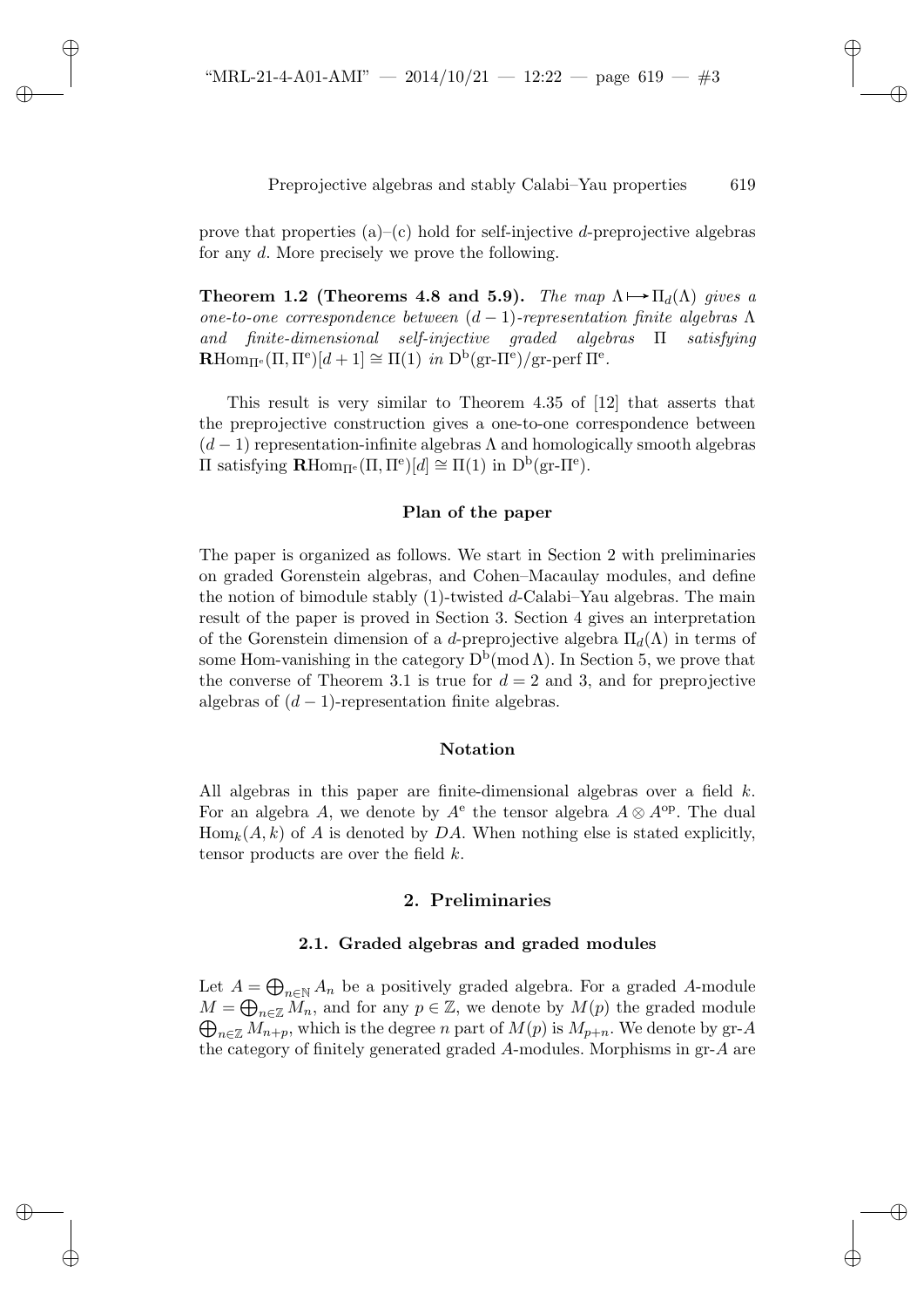✐

✐

✐

620 Claire Amiot and Steffen Oppermann

graded morphisms homogeneous of degree 0. The category gr-A is an abelian Krull–Schmidt category.

By an abuse of notation, for  $M \in \text{gr-}A$  we will denote by  $M \in \text{mod} A$  its image in mod A under the forgetful functor  $\mathrm{gr-}A \longrightarrow \mathrm{mod} A$ . Note that the  $A^{op}\text{-module Hom}_A(M, A) = \bigoplus_{p \in \mathbb{Z}} \text{Hom}_{\text{gr-}A}(M, A(p))$  is naturally graded.

We write

$$
\begin{aligned} \operatorname{gr-proj}_{\leq 0} A &= \operatorname{add} \{ A(i) \mid i \geq 0 \}, \\ \operatorname{gr-proj}_{>0} A &= \operatorname{add} \{ A(i) \mid i < 0 \} \end{aligned}
$$

for the subcategories of gr-proj  $A$  of projectives generated in positive, respectively, in non-positive, degrees.

For an additive category A, we denote by  $K^{b,-}(\mathcal{A})$  (resp.  $K^b(\mathcal{A})$ ) the homotopy category of right bounded (resp. bounded) complexes of objects in A.

**Proposition 2.1.** Let A be a positively graded algebra, such that  $A_0$  has *finite global dimension. Then*  $D^b$ (gr-A) = K<sup>b,–</sup>(gr-proj A) *has a semiorthogonal decomposition*

$$
K^{b,-}(\text{gr-proj }A) = \left\langle K^b(\text{gr-proj}_{\leq 0} A), K^{b,-}(\text{gr-proj}_{>0} A) \right\rangle.
$$

*That is, we have*  $\text{Hom}_{K^{b,-}(\text{gr-proj }A)}(K^b(\text{gr-proj}_{\leq 0}A), K^{b,-}(\text{gr-proj}_{> 0}A)) =$ 0*, and for*  $X \text{ ∈ } K^{b,-}(\text{gr-proj }A)$  *there is a triangle* 

$$
\underbrace{X_{\leqslant 0} \longrightarrow X \longrightarrow X_{\geqslant 0} \ldots}_{\in \mathcal{K}^{\mathbf{b}}(\mathbf{gr}\text{-}\mathrm{proj}_{\leqslant 0} A)} \xrightarrow{\qquad \qquad } X_{\geqslant 0} \ldots \longrightarrow.
$$

**Remark 2.2.** It follows that the triangle in Proposition 2.1 is functorial in X. We will denote by  $(-)_{\geq 0}$  and  $(-)_{\leq 0}$  the functors in the triangle.

This semiorthogonal decomposition has already been used in [23].

*Proof of Proposition 2.1.* Since A is positively graded the space  $\text{Hom}_{\text{gr-}A}(A(i), A(j))$  vanishes whenever  $j < i$ . It follows that

$$
\operatorname{Hom}_{\operatorname{gr-proj} A}(\operatorname{gr-proj}_{\leq 0} A, \operatorname{gr-proj}_{>0} A) = 0,
$$

and thus we have the Hom-vanishing of the proposition.

To obtain the triangle, we observe that any graded projective is the direct sum of a graded projective generated in non-positive degree and a

✐

✐

✐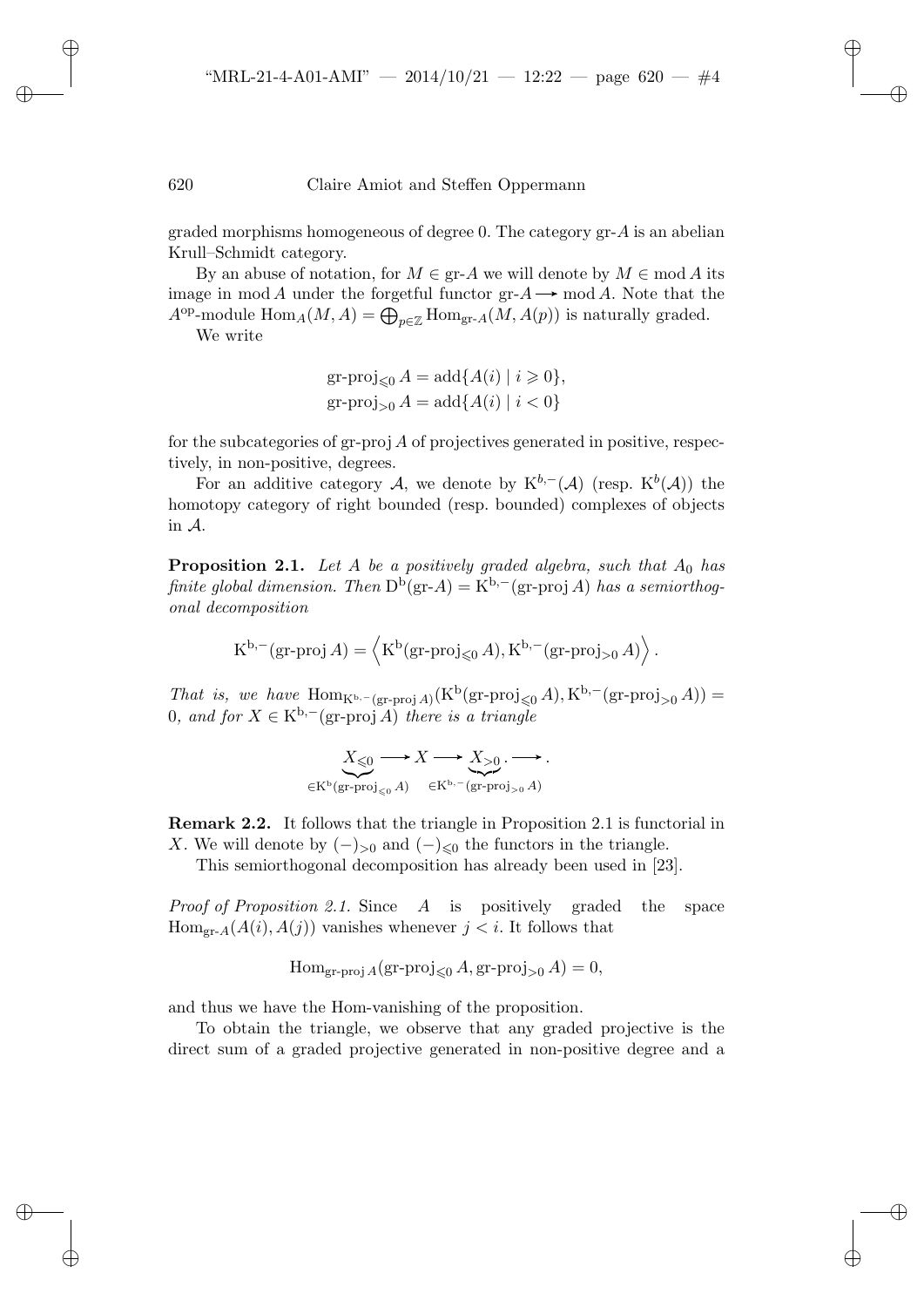✐

✐

✐

Preprojective algebras and stably Calabi–Yau properties 621

graded projective generated in positive degree. Choosing such decompositions for all terms of a right bounded complex  $X$  of graded projective  $A$ modules gives rise to a short exact sequence  $X_{\leq 0} \rightarrow X \rightarrow X_{>0}$  and thus to a triangle in the homotopy category, where  $X_{\leq 0} \in K^{b,-}(\text{gr-proj}_{\leq 0} A)$  and  $X_{>0} \in K^{b,-}(\text{gr-proj}_{>0}A)$ . Finally observe that, since  $A_0$  has finite global dimension, we may assume that only finitely many terms of the complex are not generated in positive degrees, that is  $X_{\leq 0}$  is also left bounded.  $\square$ 

## **2.2. Graded Cohen–Macaulay modules**

**Definition 2.3.** An algebra A is said to be *Gorenstein* if its injective dimension (denoted id A) and the projective dimension of its dual (denoted pd  $DA$ ) are both finite. For such an algebra, the *Gorenstein dimension of* A is the integer id A = pd A. We define the category of *(maximal) Cohen–Macaulay* modules by

$$
CM(A) := \{ X \in \text{mod } A \mid \ \text{Ext}^i_A(X, A) = 0 \ \text{for} \ i > 0 \}.
$$

If moreover  $A$  is a graded algebra, we denote by

$$
\operatorname{gr-CM}(A):=\{X\in \operatorname{gr-}A\mid \ \operatorname{Ext}_A^i(X,A)=0\ \text{for}\ i>0\}
$$

the category of graded (maximal) Cohen–Macaualy A-modules.

The next result is the graded version of a famous triangle equivalence [3, Theorem 4.4.1] (see also [19, 24]).

**Theorem 2.4.** *Let* A *be a graded Gorenstein algebra, then* gr-CM(A) *is a Frobenius category and there is a triangle equivalence*

 $D^{b}(gr-A)/gr\text{-perf } A \longrightarrow \text{gr-CM}(A).$ 

Because of this equivalence, we will use the notation  $gr\text{-}CM(A)$  for the category  $D^{b}(gr-A)/gr\text{-}perf(A)$ . That is, we may write  $M \cong N$  in gr-CM(A) even if M and N are not Cohen–Macaualy modules.

The next two lemmas are classical results on maximal Cohen–Macaulay modules that will be used in this paper.

**Lemma 2.5.** *Let* A *be a graded Gorenstein algebra of dimension* g*. For*  $X \in \text{gr-}A$ , *its qth syzyqy*  $\Omega^g(X)$  *is Cohen–Macaulay.* 

✐

✐

✐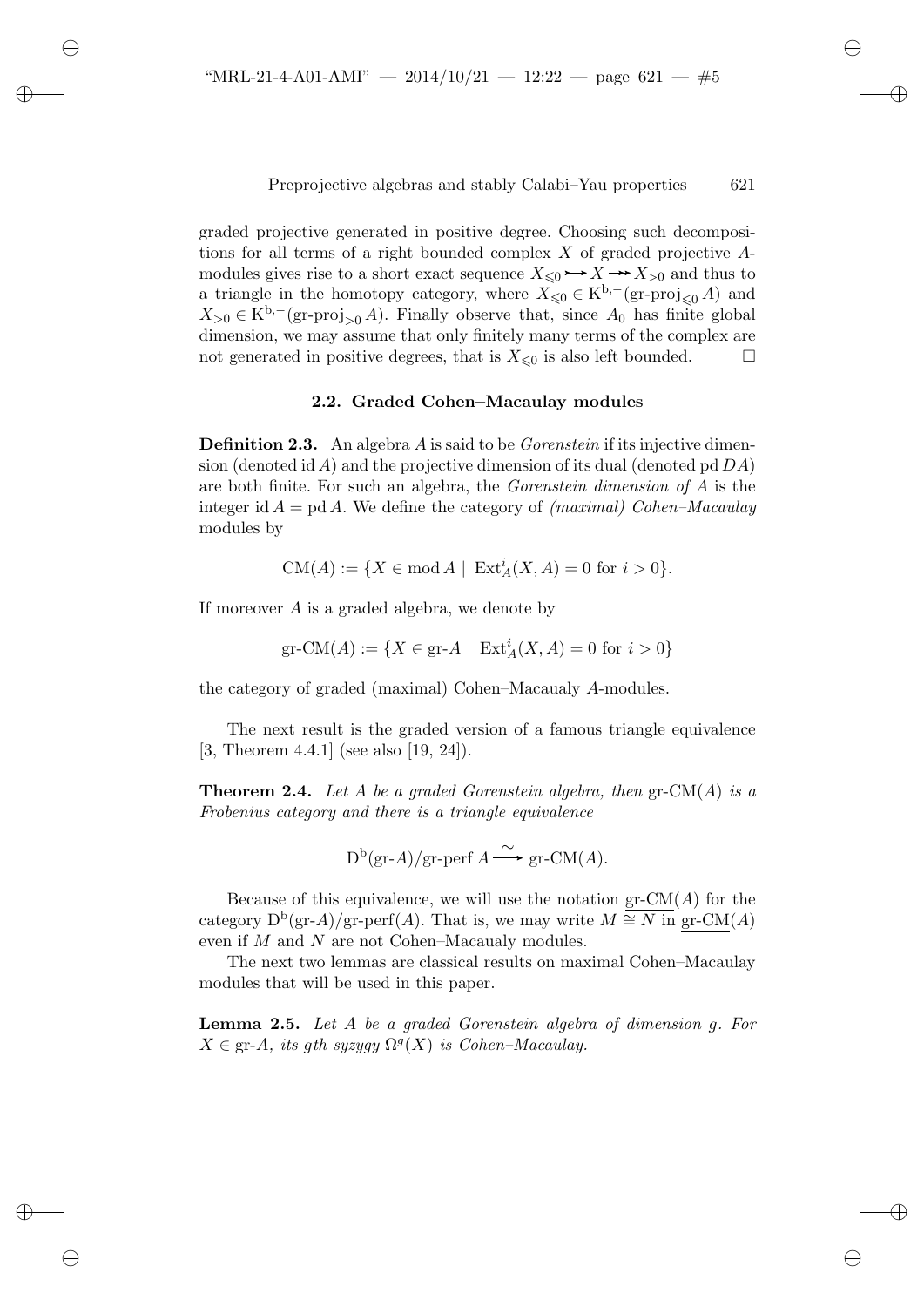**Lemma 2.6.** *Let* A *be a graded Gorenstein ring and* M *a graded* A*-module. Then there is a short exact sequence*

$$
K \mathrel{\mathop{\longrightarrow}\hspace{0.5em}}\nolimits_{\mathbf{CM}} M \mathbin{\longrightarrow\hspace{0.5em}} M
$$

*with* pd  $K < \infty$  and  $_{\text{CM}} M \in \text{gr-CM } A$ .

✐

✐

✐

✐

In this situation  $_{\text{CM}}M$  is called a Cohen Macaulay replacement of M.

*Proof.* This fact is well known, but we include a sketch of the proof for the convenience of the reader.

Sufficiently high syzygies of  $M$  are Cohen–Macaulay by Lemma 2.5, so the claim trivially holds for them. Assume we already found the upper sequence in the diagram below:



The right vertical sequence is the defining sequence of  $\Omega^i M$ , and the middle one is obtained by taking a left projective approximation of  $_{\text{CM}}(\Omega^i M)$  and its cokernel. We obtain an induced map as indicated by the upper dashed arrow, which can be assumed to be split epi (by enlarging  $\overline{P}_{i-1}$  if necessary). Then we obtain the desired sequence in the lower row of the diagram. Indeed,  $K_{i-1}$  has finite projective dimension since both the kernel of  $P_{i-1} \longrightarrow P_{i-1}$ <br>and  $K_i$  do and  $K_i$  do.

**Remark 2.7.** The proof above also shows that, provided M is generated in degree 0, we may choose  $_{\text{CM}}M$  to only have projective summands which are generated in degree 0.

**Lemma 2.8.** *In the setup of Lemma 2.6, the following are equivalent:*

- (1)  $\forall j > 0 \ \forall i < 0$ : Ext<sup>j</sup><sub>gr-A</sub>(M, A(i)) = 0 *and*
- (2) K can be chosen such that it has a projective resolution in  $\text{gr-proj}_{\leq 0} A$ .

✐

✐

✐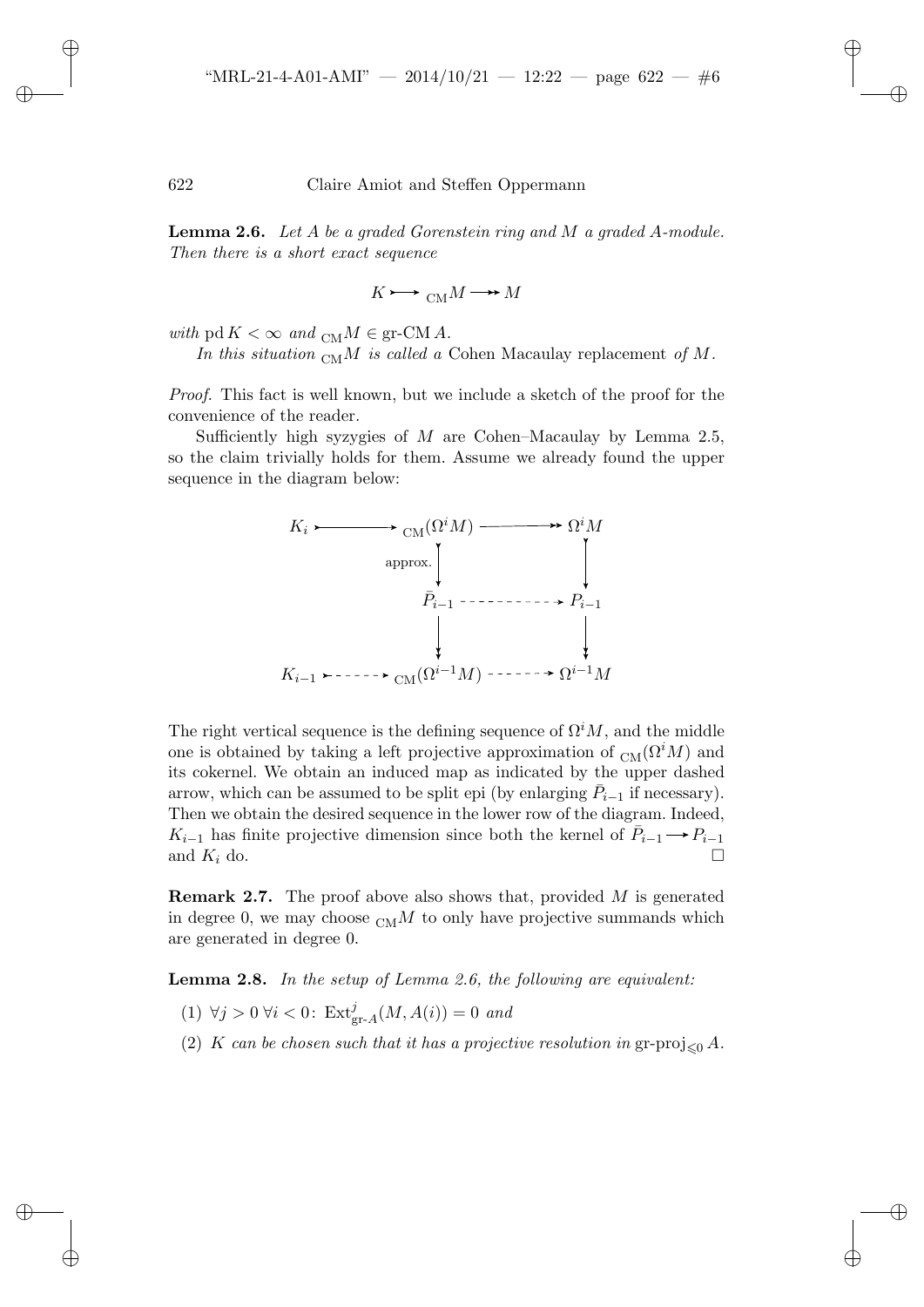*Proof.* Since  $_{\text{CM}}M$  is Cohen–Macaulay, applying the functor  $Hom<sub>gr-A</sub>(-, A(i))$  to the short exact sequence, we obtain isomorphisms

$$
\operatorname{Ext}_{\operatorname{gr-}A}^j(M,A(i)) \cong \operatorname{Ext}_{\operatorname{gr-}A}^{j-1}(K,A(i)) \quad \text{for all } j > 1
$$

and an exact sequence

✐

✐

✐

✐

$$
\text{Hom}_{\text{gr-}A}(M, A(i)) \longrightarrow \text{Hom}_{\text{gr-}A}(_{\text{CM}}M, A(i)) \longrightarrow
$$
  

$$
\longrightarrow \text{Hom}_{\text{gr-}A}(K, A(i)) \longrightarrow \text{Ext}^1_{\text{gr-}A}(M, A(i)).
$$

(1)  $\implies$  (2): Pick a minimal projective resolution of K

$$
0 \longrightarrow P_d \longrightarrow \cdots \longrightarrow P_0 \longrightarrow K.
$$

Let j be the leftmost position such that  $P_j$  is not contained in gr-proj<sub> $\leq 0$ </sub> A (assuming such a term exists). It follows that  $\text{Ext}_{\text{gr-}A}^j(K, \tilde{A}(i)) \neq 0$  for some  $i < 0$ . By (1) and the discussion above it follows that  $j = 0$ . Thus K has a non-zero direct summand in gr-proj<sub>>0</sub> A. Since  $\text{Ext}_{\text{gr-}A}^1(M,\text{gr-proj}_{>0} A) = 0$  such a summand can be split off of the short exact sequence.

(2)  $\implies$  (1): Since K has a projective resolution in gr-proj<sub> $\leq 0$ </sub> A,  $\text{Ext}_{\text{gr-}A}^j(K, A(i))$  vanishes for all  $i < 0$  and all j. The claim then immediately follows from the discussion above.

# **2.3. Stably graded Calabi–Yau algebras**

**Definition 2.9.** A Gorenstein graded algebra A is called *stably* (p)*-twisted* d*-Calabi–Yau* if there is a functorial isomorphism

$$
D\underline{\operatorname{Ext}}^i_{\operatorname{gr-}A}(X,Y)\cong \underline{\operatorname{Ext}}^{d-i}_{\operatorname{gr-}A}(Y(p),X)
$$

for any  $X, Y \in \text{gr-CM} \Pi$  and for any  $i \in \mathbb{Z}$ .

**Definition 2.10.** A graded algebra A is called *bimodule stably* (p)*-twisted* d*-Calabi–Yau* if there is an isomorphism

$$
\mathbf{R}\mathrm{Hom}_{A^e}(A, A^e)[d+1] \cong A(p) \text{ in gr-CM}(A^e).
$$

The integer p is called the Gorenstein parameter.

✐

✐

✐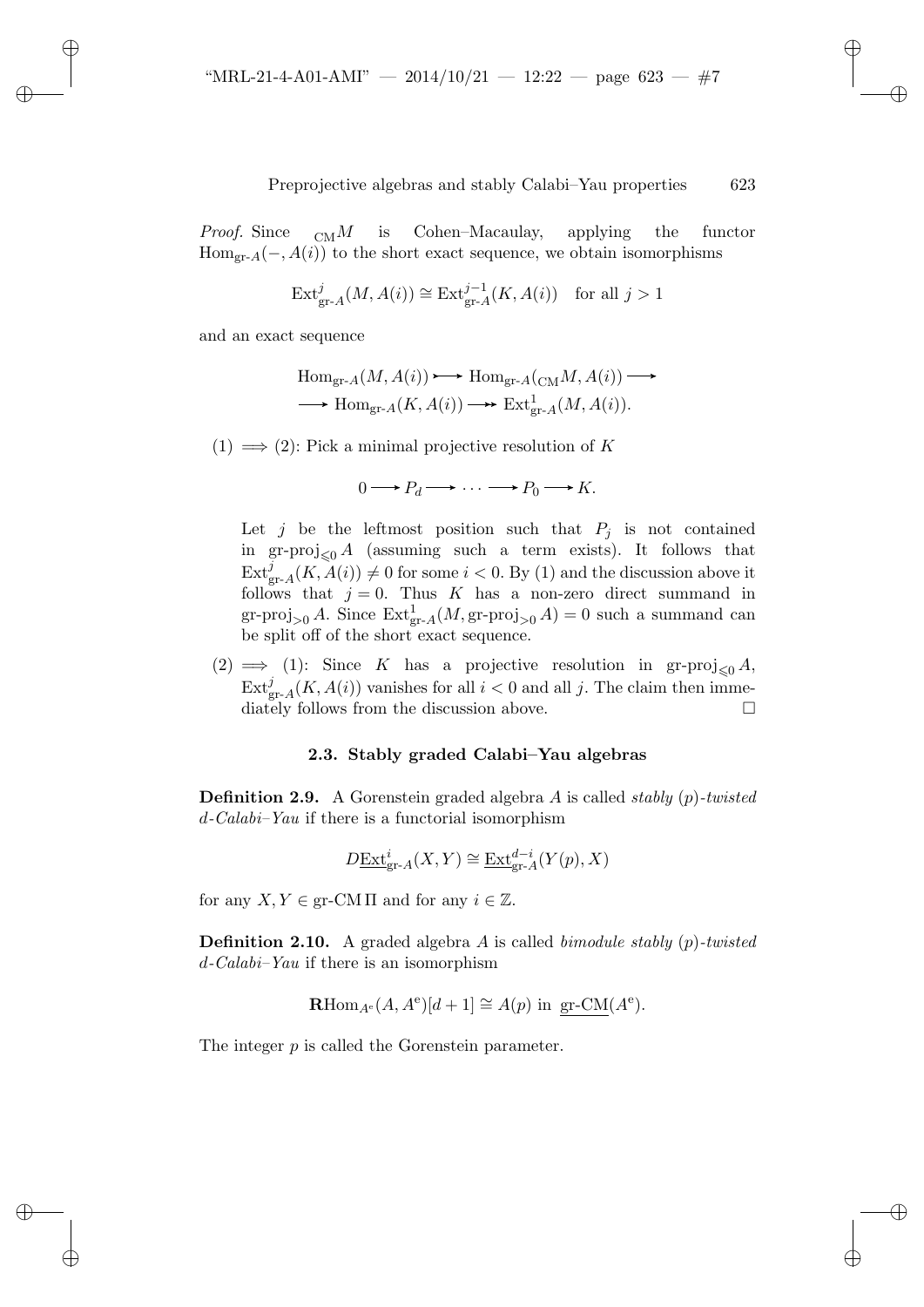✐

✐

✐

✐

**Remark 2.11 (see [10]).** Recall that a bimodule  $(d + 1)$ -Calabi–Yau algebra is a homologically smooth algebra satisfying

$$
\mathbf{R}\mathrm{Hom}_{A^e}(A, A^e)[d+1] \cong A \text{ in } \mathrm{D}^{\mathrm{b}}(\mathrm{gr}\text{-}A^e).
$$

So the choice of d for the Calabi–Yau dimension in our definition could seem strange. But the reason of our choice is motivated by the following result.

**Theorem 2.12.** *Let* A *be a finite-dimensional graded Gorenstein algebra which is bimodule stably* (p)*-twisted* d*-Calabi–Yau, then* A *is stably* (p) *twisted* d*-Calabi–Yau.*

*Proof.* This can be shown using an Auslander–Reiten formula in gr-CM A as it is done in [27, 3.10; 14, Theorem 8.3] for local isolated singularities. Here we give a different argument using the description of the category gr-CM A as the localization  $D^b(\text{gr-}A)/\text{gr-perf }A$ .

From [17, Lemma 4.1] we know that for any  $X, Y \in D^b(\text{gr-}A)$  there is a functorial isomorphism

$$
D\operatorname{Hom}\nolimits_{\mathbf{D}^{\rm b}(\operatorname{gr}\nolimits-A)}(X,Y)\cong \operatorname{Hom}\nolimits_{\mathbf{D}^{\rm b}(\operatorname{gr}\nolimits-A)}(\mathbf{R}\operatorname{Hom}\nolimits_{A^{\rm e}}(A,A^{\rm e})\stackrel{\mathbf{L}}{\otimes}_A Y,X).
$$

Moreover since the algebra A is Gorenstein, the functor **R**Hom<sub>A</sub><sup>e</sup>(*A*, *A*<sup>e</sup>)  $\overline{\otimes}_A$  – sends any perfect complex to a perfect complex. Therefore, we can apply [1, Proposition 4.3.1] to deduce that the category  $D^{b}(gr-A)/gr\text{-}perf A$  has a Serre functor whose inverse is given by  $\mathbf{R}\mathrm{Hom}_{A^\mathbf{e}}(A,A^\mathbf{e})[1]\overset{\mathbf{L}}{\otimes}_A-$ 

Now for any objects  $X, Y \in \text{gr-CM } A$  and for any  $i \in \mathbb{Z}$  we have functorial isomorphisms

$$
D\underline{\text{Ext}}_{\text{gr-}A}^{i}(X,Y) \cong D\underline{\text{Hom}}_{\text{gr-}A}(X,Y[i])
$$
  
\n
$$
\cong \underline{\text{Hom}}_{\text{gr-}A}(\mathbf{R}\text{Hom}_{A^e}(A,A^e)[i+1] \otimes_A Y, X)
$$
  
\n
$$
\cong \underline{\text{Hom}}_{\text{gr-}A}(A[i-d](p) \otimes_A Y, X)
$$
  
\n
$$
\cong \underline{\text{Hom}}_{\text{gr-}A}(Y(p), X[d-i])
$$
  
\n
$$
\cong \underline{\text{Ext}}_{\text{gr-}A}^{d-i}(Y(p), X).
$$

Note that if A is bimodule stably  $(p)$ -twisted d-Calabi–Yau, then it is bimodule stably d-Calabi–Yau as an ungraded algebra. Therefore, by the same argument the stable category CM A is d-Calabi–Yau.

✐

✐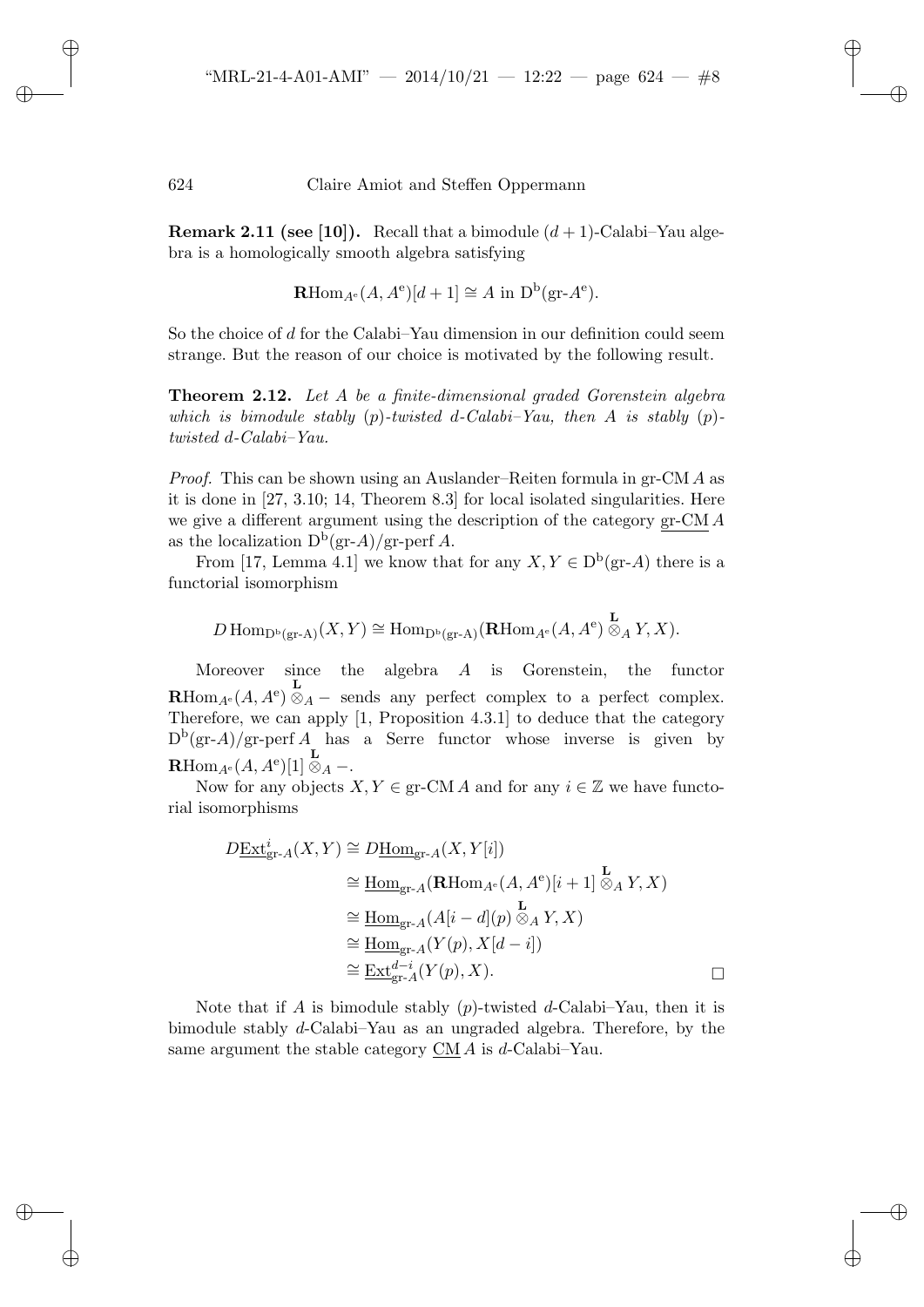✐

✐

✐

Preprojective algebras and stably Calabi–Yau properties 625

✐

✐

✐

✐

**Remark 2.13.** For a self-injective (or a Frobenius) algebra, the non-graded version of Definition 2.10 coincide with the definition of Frobenius d-Calabi– Yau algebra [8, Definition 2.3.6]. In this setup, Theorem 2.12 is [8, Theorem 2.3.21].

## **2.4. Higher preprojective algebras**

Let  $\Lambda$  be a finite-dimensional algebra of global dimension  $d-1$ . We denote by  $\mathbb{S}_{d-1} = -\mathbb{S}_{\Lambda} D\Lambda[-d+1]$  the composition of the Serre functor with the  $(d-1)$  desuspension of the bounded derived category  $D^{b}(\text{mod }\Lambda)$ . It is an autoequivalence of  $D^b(\text{mod }\Lambda)$ . We denote by  $\tau_{d-1}$  the composition

$$
\operatorname{mod} \Lambda \xrightarrow{\hspace{0.5cm} \operatorname{S}_{d-1}} \operatorname{D^b}(\operatorname{mod} \Lambda) \xrightarrow{\hspace{0.5cm} \operatorname{S}_{d-1}} \operatorname{D^b}(\operatorname{mod} \Lambda) \xrightarrow{\hspace{0.5cm} H^0} \operatorname{mod} \Lambda.
$$

The algebra  $\Lambda$  is called  $\tau_{d-1}$ -*finite* if the functor  $\tau_{d-1}$  is nilpotent.

**Definition 2.14 ([16]).** The d-preprojective algebra of  $\Lambda$  is defined to be the tensor algebra

$$
\Pi_d(\Lambda) := \mathrm{T}_{\Lambda} \operatorname{Ext}_{\Lambda}^{d-1}(D\Lambda, \Lambda).
$$

It is immediate to see that we have  $\Pi_d \Lambda \cong \bigoplus_{p\geqslant 0} \tau_{d-1}^{-p} \Lambda$  as  $\Lambda$ -bimodules. Hence the algebra  $\Lambda$  is  $\tau_{d-1}$ -finite if and only if  $\Pi_d(\Lambda)$  is finite-dimensional.

# **3. Homological characterization of finite-dimensional preprojective algebras**

In this section, we prove the main result of the paper, that gives a sufficient condition for a finite-dimensional graded algebra  $\Pi$  to be the *d*-preprojective algebra of its degree zero subalgebra.

## **3.1. Main result and strategy of the proof**

**Theorem 3.1.** *Let* Π *be a finite-dimensional positively graded algebra, and an integer*  $d \geqslant 2$ *, such that* 

- (1)  $\Pi$  *is Gorenstein of dimension at most*  $d 2$ *, that is*  $\text{id} \Pi = \text{pd} D\Pi = q$ *, for some*  $g \leqslant d - 2$ *;*
- (2) Π *is bimodule stably* (1)*-twisted* d*-Calabi–Yau; and*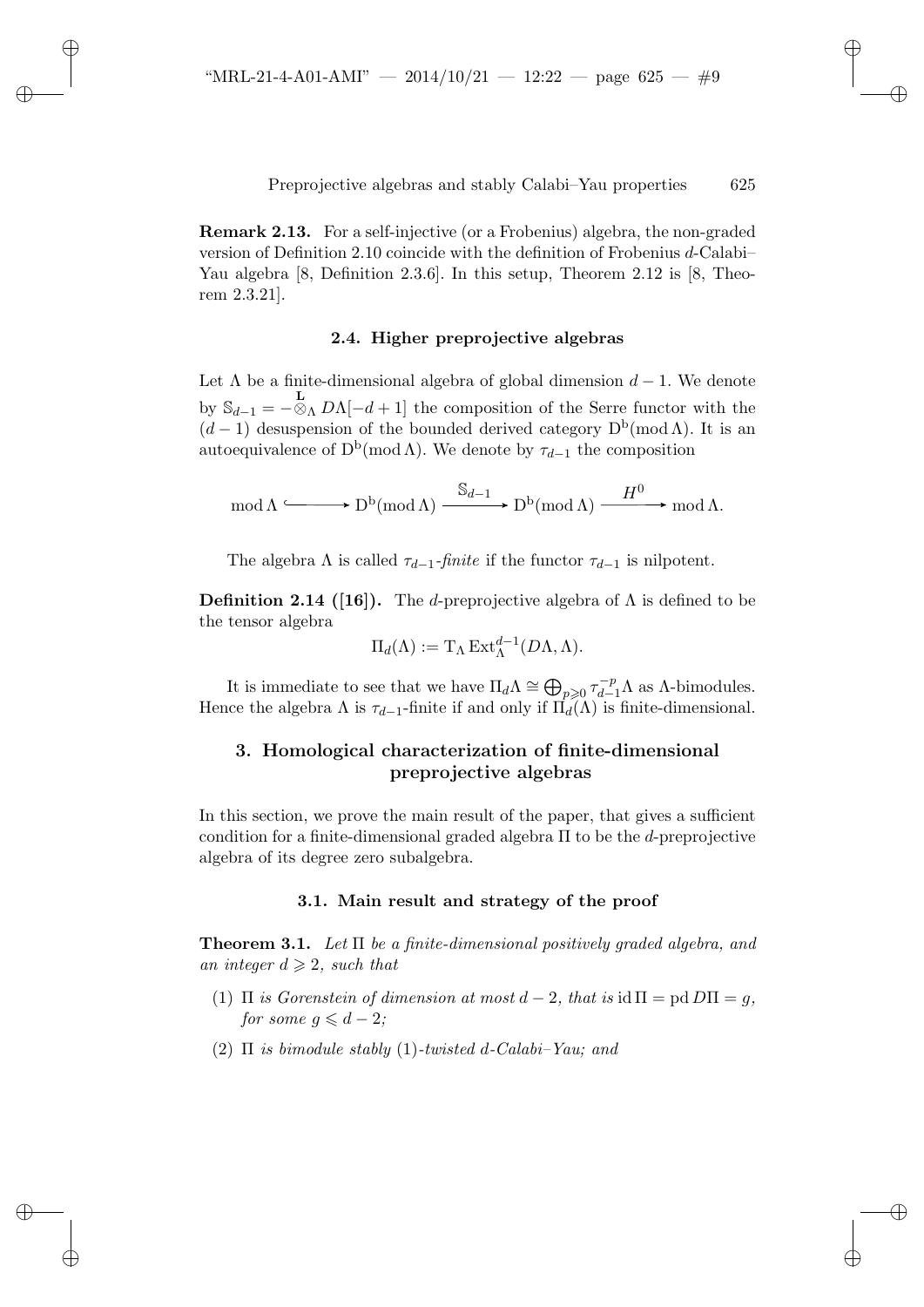✐

✐

✐

626 Claire Amiot and Steffen Oppermann

(3) 
$$
\text{Ext}_{\text{gr-}\Pi^e}^j(\Pi, \Pi^e(i)) = 0 \text{ for all } i < 0 \text{ and } j > 0.
$$

*Then*  $\Lambda = \Pi_0$  *is a*  $\tau_{d-1}$ *-finite algebra of global dimension*  $\leq d-1$ *, and*  $\Pi$  *is the* d*-preprojective algebra of* Λ*.*

The main ingredient of the proof is the triangle

$$
\Pi_{\leqslant 0} \longrightarrow \Pi \longrightarrow \Pi_{>0} \longrightarrow \quad \mathrm{in} \; \mathrm{D}^{\mathrm{b}}(\mathrm{gr}\text{-}\Pi^{\mathrm{e}})
$$

given by Proposition 2.1, that is a decomposition of the projective bimodule resolution of Π according to the degrees the projective bimodules are generated in. More precisely, the strategy of the proof consists of the computation of the cohomology groups of the triangle

$$
\Pi_{\leqslant 0}\otimes^{\mathbf{L}}_{\Pi}\Lambda\longrightarrow\Pi\otimes^{\mathbf{L}}_{\Pi}\Lambda\longrightarrow\Pi_{>0}\otimes^{\mathbf{L}}_{\Pi}\Lambda\longrightarrow\quad\mathrm{in}\,\,\mathrm{D}^{\mathrm{b}}(\mathrm{gr}\text{-}\Pi\otimes\Lambda^{\mathrm{op}}).
$$

Let us start by reformulating some of the conditions. By Lemmas 2.6 and 2.8 and Remark 2.7 there is a short exact sequence of  $\Pi^e$ -modules

$$
K \rightarrow M \rightarrow \Pi,
$$

such that  $K$  has a finite projective resolution, with terms generated in nonpositive degree, and M is a Cohen–Macaulay  $\Pi^e$ -module, all of whose projective summands are generated in degree zero.

**Observation 3.2.** We may reformulate the condition that Π is bimodule stably  $(1)$ -twisted d-Calabi–Yau (condition  $(2)$ ) by adding the following isomorphisms (in gr- $CM(\Pi^e)$ ) in front of and after the defining one:

$$
\mathbf{R}\mathrm{Hom}_{\Pi^e}(M,\Pi^e)[d+1] \cong \mathbf{R}\mathrm{Hom}_{\Pi^e}(\Pi,\Pi^e)[d+1] \stackrel{\text{def}}{\cong} \Pi(1) \cong \Omega_{\Pi^e}^{d+1}\Pi[d+1](1).
$$

Note that since M is Cohen–Macaulay we may drop the **R** in the leftmost term. Moreover by condition (1) we have that also  $\Omega_{\Pi^e}^{d+1}\Pi$  is Cohen– Macaulay. Thus, under condition  $(1)$ , condition  $(2)$  is equivalent to

$$
\operatorname{Hom}\nolimits_{\Pi^e}(M,\Pi^e)(-1) \cong \Omega_{\Pi^e}^{d+1}\Pi
$$

up to projective summands generated in degree 1.

**Observation 3.3.** When we consider the special case where Π has finite global dimension, conditions  $(1)$ – $(3)$  are very easy to check. Then we immediately have gl.dim  $\Pi = g$ , so condition (1) holds whenever gl.dim  $\Pi \leq d - 2$ .

✐

✐

✐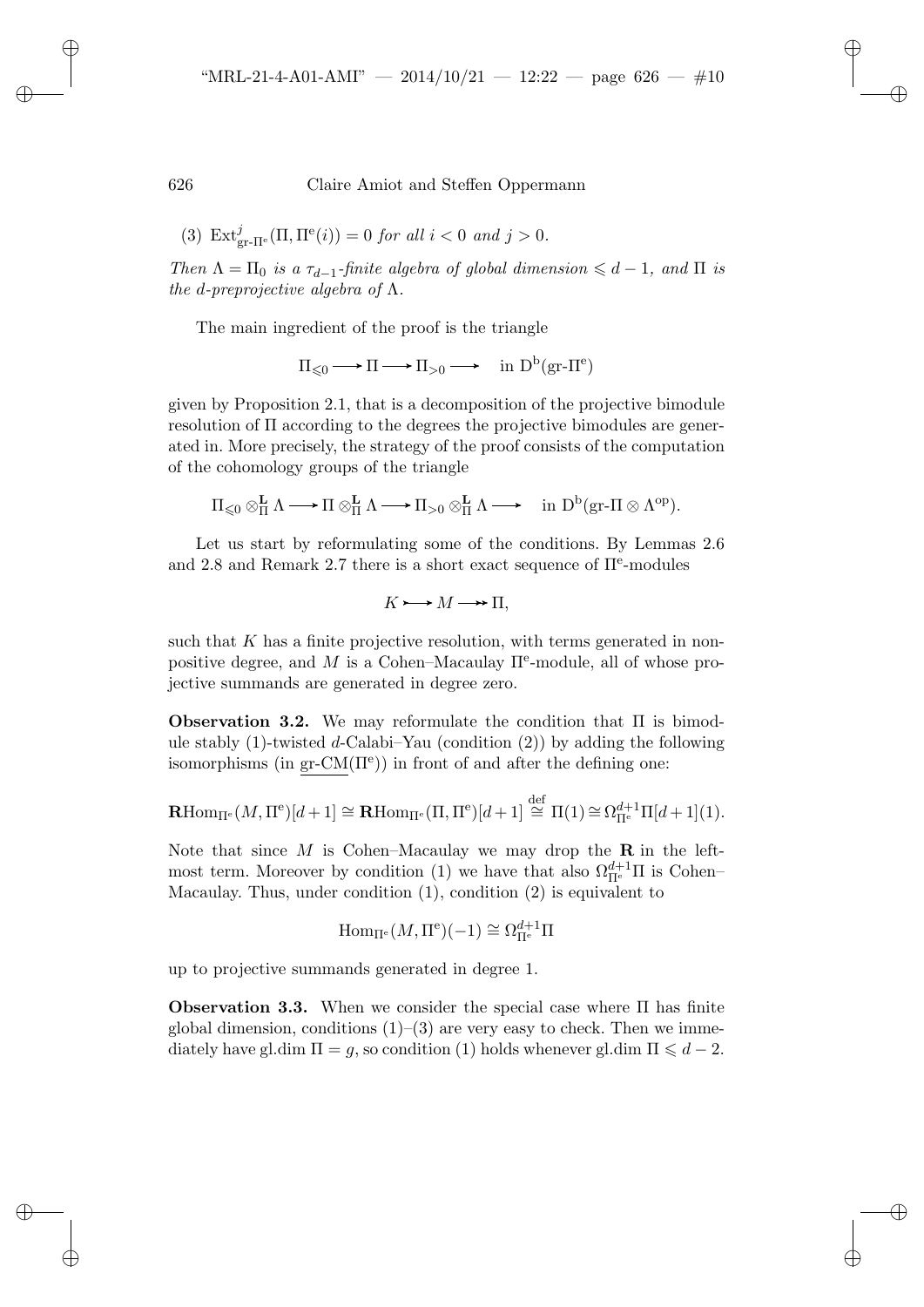✐

✐

✐

# Preprojective algebras and stably Calabi–Yau properties 627

✐

✐

✐

✐

Moreover condition (2) vacuously holds. Thus it remains to consider condition (3).

**Lemma 3.4.** *If* Π *is a positively graded algebra with finite global dimension. Then condition (3) is equivalent to* Π *being concentrated in degree* 0*.*

*Proof.* If Π is concentrated in degree 0, then clearly (3) holds.

Conversely, assume that  $\Pi$  is not concentrated in degree 0. Then there are two graded simples S and T such that  $Ext_{gr-II}^1(S,T) \neq 0$ , where S is concentrated in degree  $0$  and  $T$  in some positive degree. Now, considering the injective resolution of  $S$  (note that this is concentrated in non-positive degrees) and the projective resolution of  $T$  (which, similarly, is concentrated in positive degrees), we find that  $\mathrm{Ext}^i(D\Pi, \Pi(j)) \neq 0$  for some positive i and negative j.

On the other hand, we see that under condition (1) the degree 0 part of  $\Pi$  also has global dimension  $\le d-2$ , so the *d*-preprojective algebra of  $\Pi$ <sub>0</sub> is  $\Pi$ <sub>0</sub>. In other words,  $\Pi$  is the *d*-preprojective algebra of its degree 0 part if and only if it is concentrated in degree 0.

This indicates that, at least in the special case of Π having finite global dimension, condition (3) actually is the "correct" condition here.

## **3.2. The global dimension of Λ**

**Proposition 3.5.** *In the setup of Theorem 3.1 we have* gl.dim  $\Lambda \leq d - 1$ *.* 

*Proof.* It suffices to show that  $\text{pd}_{\Lambda^e} \Lambda \leq d - 1$ . We have the following isomorphisms of  $\Lambda^e$ -modules:

 $\Omega^d_{\Lambda^{\rm e}}\Lambda \cong (\Omega^d_{\Pi^{\rm e}}\Pi)_0$  $\cong (\Omega_{\Pi^e}^{-1} \Omega_{\Pi^e}^{d+1} \Pi)_0$  since  $\Omega_{\Pi^e}^d \Pi$  is CM (Assumption (1))  $\cong (\Omega_{\Pi^e}^{-1} \text{Hom}_{\Pi^e}(M, \Pi^e)(-1))_0$  by Observation 3.2  $\cong (\mathrm{Hom}_{\Pi^e}(\Omega_{\Pi^e}M,\Pi^e)(-1))_0$ =  $\text{Hom}_{\text{gr-}\Pi^e}(\Omega_{\Pi^e}M, \Pi^e(-1)).$ 

From the short exact sequence  $K \rightarrow M \rightarrow \Pi$ , it is easy to construct a short exact sequence  $K' \rightarrow \Omega_{\Pi^e} M \rightarrow \Omega_{\Pi^e} \Pi$  with  $K'$  having a projective resolution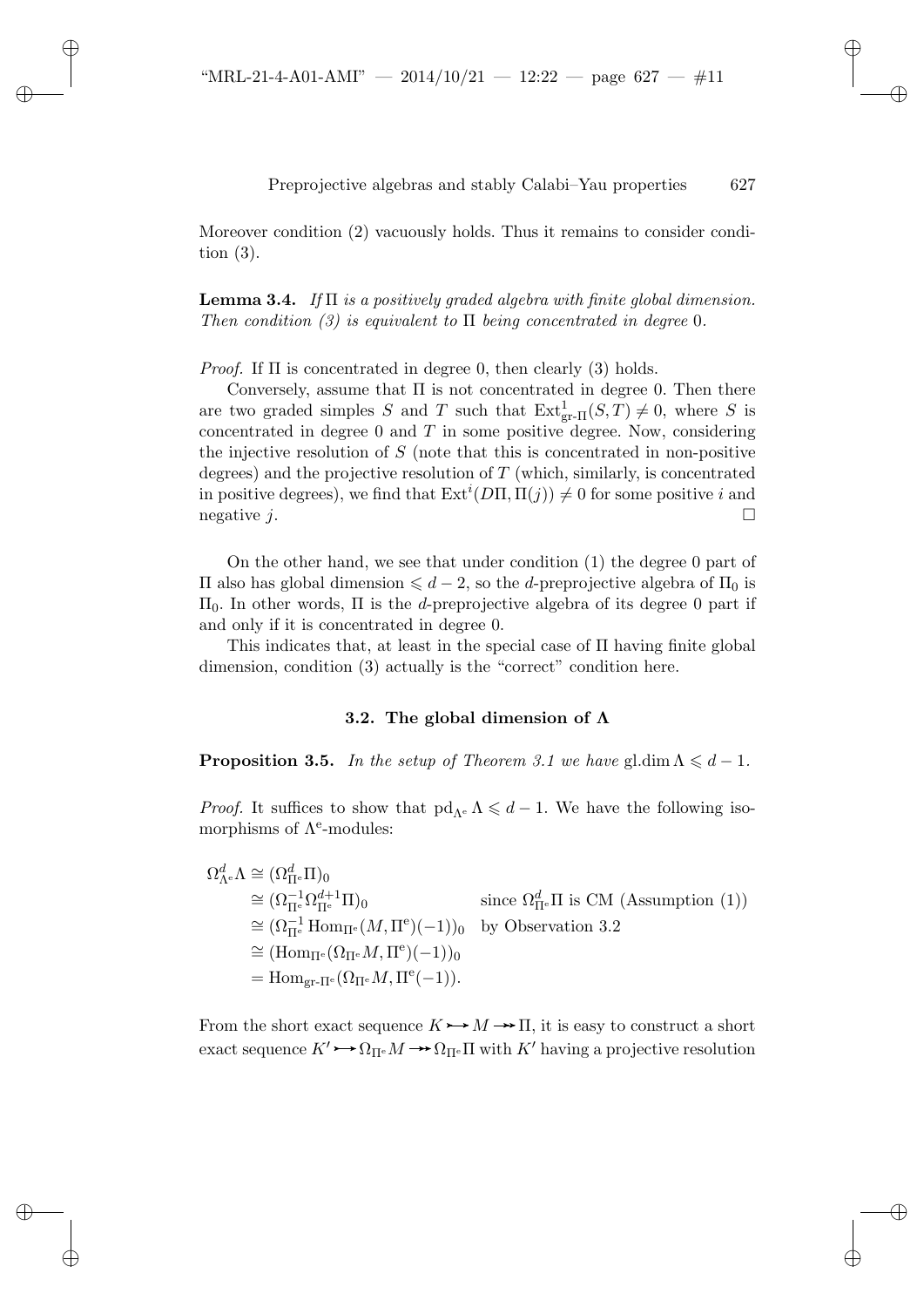in gr-proj<sub> $\leq 0$ </sub>  $\Pi^e$ . Thus  $\text{Hom}_{gr-\Pi^e}(K', \Pi^e(-1))$  vanishes and we have

$$
\mathrm{Hom}_{\mathrm{gr}\text{-}\Pi^{\mathrm{e}}}(\Omega_{\Pi^{\mathrm{e}}}M,\Pi^{\mathrm{e}}(-1))\cong \mathrm{Hom}_{\mathrm{gr}\text{-}\Pi^{\mathrm{e}}}(\Omega_{\Pi^{\mathrm{e}}}\Pi,\Pi^{\mathrm{e}}(-1)).
$$

Therefore we have

✐

✐

✐

✐

$$
\Omega_{\Lambda^e}^d(\Lambda) \cong \operatorname{Ext}^1_{\operatorname{gr-}\Pi^e}(\Pi,\Pi^e(-1)) = 0
$$

by assumption (3).  $\Box$ 

## **3.3. Proof of Theorem 3.1**

We start with a technical lemma that will be useful.

**Lemma 3.6.** *In the setup of Theorem 3.1 we have an isomorphism*

$$
H^i(\Pi_{>0}\otimes_{\Pi}^{\mathbf{L}}\Lambda)\cong H^{i+d}(\Pi(-1)\otimes_{\Lambda}^{\mathbf{L}}\mathbf{R}\mathrm{Hom}_{\Lambda}(D\Lambda,\Lambda))\quad\text{in }\mathrm{gr}(\Pi\otimes\Lambda^{\mathrm{op}})
$$

*for all*  $i \ge -d + g + 1$ *, where g is the Gorenstein dimension of*  $\Pi$ *. In particular*

$$
\mathrm{H}^{-1}(\Pi_{>0}\otimes^{\mathbf{L}}_{\Pi}\Lambda)\cong\Pi(-1)\otimes_{\Lambda}\mathrm{Ext}^{d-1}_{\Lambda}(D\Lambda,\Lambda)
$$

*and*

$$
H^{i}(\Pi_{>0} \otimes_{\Pi}^{\mathbf{L}} \Lambda) = 0 \quad \forall i \geq 0.
$$

*Proof.* Since K has a projective resolution with terms in  $\text{gr-proj}_{\leq 0} \Pi^e$  we have

$$
\Pi_{>0} \cong M_{>0} \quad \text{in } D^{\mathrm{b}}(\mathbf{gr}\text{-}\Pi^{\mathrm{e}}).
$$

From Observation 3.2 we know that the graded Cohen–Macaualy Πemodules M and  $\text{Hom}_{\Pi^e}(\Omega_{\Pi^e}^{d+1}\Pi,\Pi^e)(-1)$  are isomorphic up to projective summands generated in degree 0. Thus

$$
\Pi_{>0} \cong (\mathrm{Hom}_{\Pi^e}(\Omega_{\Pi^e}^{d+1}\Pi,\Pi^e)(-1))_{>0}.
$$

Next we denote by P the complex formed by the first  $d+1$  terms of a graded projective resolution of  $\Pi$  as  $\Pi^e$ -module. Thus we have a triangle

$$
\Omega_{\Pi^e}^{d+1} \Pi[d] \longrightarrow P \longrightarrow \Pi \longrightarrow \text{ in } \mathcal{D}^b(\text{gr-}\Pi^e).
$$

✐

✐

✐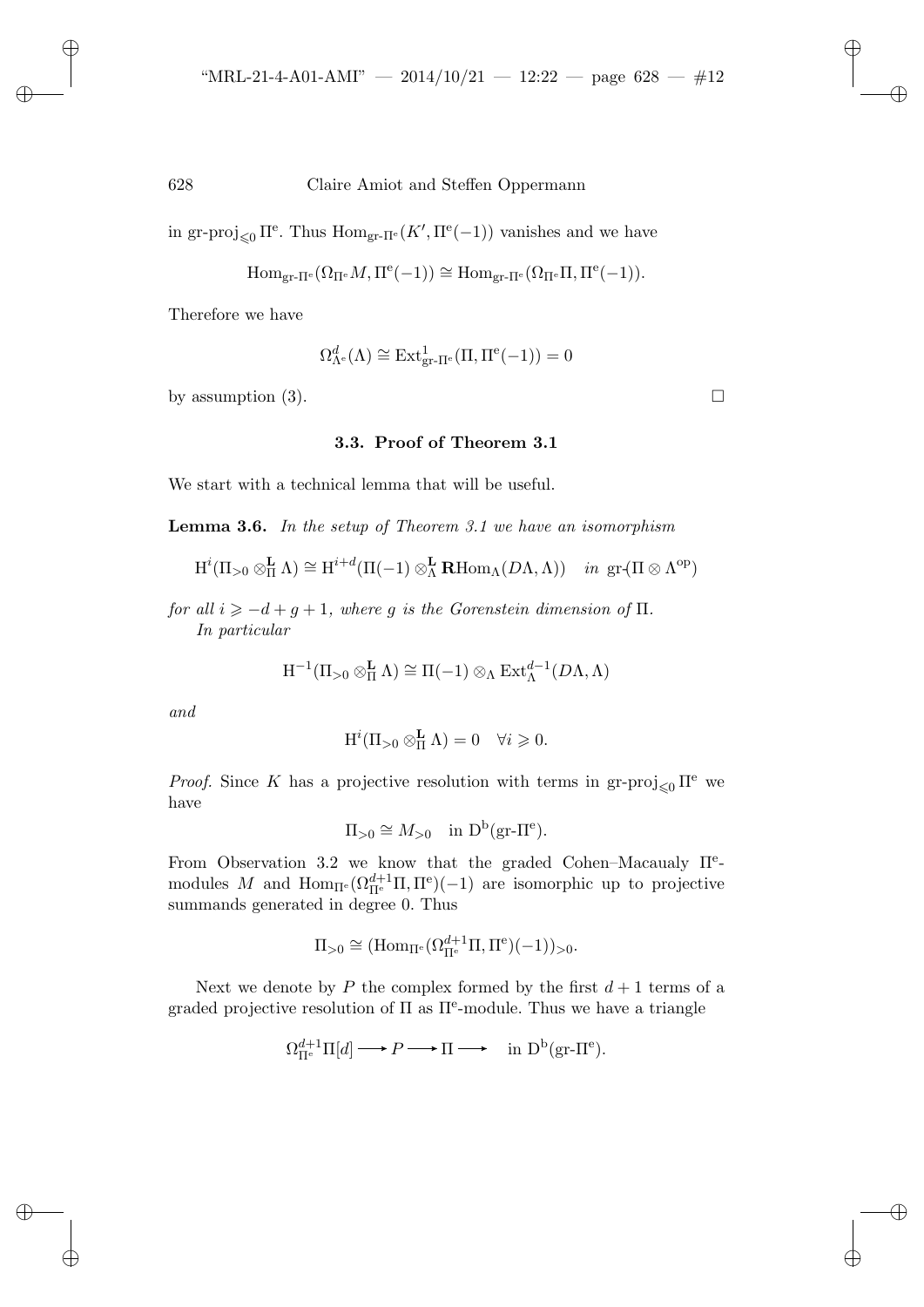✐

✐

✐

✐

Applying the functor  $(\mathbf{R} \text{Hom}_{\Pi^e}(-[-d], \Pi^e)(-1))_{>0}$  we obtain

$$
(\mathbf{R}\mathrm{Hom}_{\Pi^e}(\Pi[-d], \Pi^e)(-1))_{>0} \longrightarrow (\mathrm{Hom}_{\Pi^e}(P[-d], \Pi^e)(-1))_{>0}
$$
  

$$
\longrightarrow \Pi_{>0} \longrightarrow.
$$

Observe that since  $\Omega_{\Pi^e}^g \Pi$  is Cohen–Macaulay, the complex  $\mathbf{R}$ Hom<sub>Π<sup>e</sub></sup>( $\Omega_{\Pi^e}^g$ Π, Π<sup>e</sup>) is concentrated in homological degree 0, hence the com-</sub> plex **R**Hom<sub>II<sup>e</sub></sup>( $\Pi$ ,  $\Pi$ <sup>e</sup>) is concentrated in homological degrees  $0, \ldots, g$ .</sub> Therefore, the complex

 $\mathbf{R}$ Hom<sub>Π</sub>e (Π[-d], Π<sup>e</sup>)(-1) =  $\mathbf{R}$ Hom<sub>Π</sub>e (Π, Π<sup>e</sup>)[d](-1)

is concentrated in homological degrees  $-d, \ldots, -d+g$ . Thus the complex

 $\mathbf{R}\text{Hom}_{\Pi^{\text{e}}}(\Pi[-d],\Pi^{\text{e}})(-1)\otimes^{\mathbf{L}}_{\Pi}\Lambda$ 

is also concentrated in homological degrees  $\leq -d + g$ .

It follows that for  $i \geq -d+g+1$  we have

(3.1) 
$$
H^{i}(\Pi_{>0} \otimes_{\Pi}^{\mathbf{L}} \Lambda) \cong H^{i}(\text{Hom}_{\Pi^{e}}(P[-d], \Pi^{e})(-1))_{>0} \otimes_{\Pi}^{\mathbf{L}} \Lambda)
$$

$$
\cong H^{i+d}((\text{Hom}_{\Pi^{e}}(P, \Pi^{e})(-1))_{>0} \otimes_{\Pi}^{\mathbf{L}} \Lambda).
$$

Moreover, observe that

✐

✐

✐

✐

$$
(\mathrm{Hom}_{\Pi^e}(P,\Pi^e)(-1))_{>0}\cong \mathrm{Hom}_{\Pi^e}(P,\Pi^e)_{>-1}(-1)\cong \mathrm{Hom}_{\Pi^e}(P_{\leqslant 0},\Pi^e)(-1).
$$

Since  $\Pi$  is a positively graded algebra,  $P_{\leq 0}$  is generated in degree 0. Hence  $P_{\leq 0} = \Pi \otimes Q \otimes \Pi$ , where Q is the complex formed by the first  $(d+1)$  terms of a projective resolution of  $\Pi_0 = \Lambda$  as  $\Lambda^e$ -module. Since gl.dim  $\Lambda \leq d - 1$ , Q is a projective resolution of  $\Lambda$  as  $\Lambda^e$ -module, this leads to

(3.2) 
$$
(\text{Hom}_{\Pi^e}(P,\Pi^e)(-1))_{>0} \cong \Pi \otimes_{\Lambda} \text{Hom}_{\Lambda^e}(Q,\Lambda^e) \otimes_{\Lambda} \Pi(-1).
$$

Combining  $(3.1)$  and  $(3.2)$  we obtain

$$
H^{i}(\Pi_{>0}\otimes_{\Pi}^{\mathbf{L}}\Lambda) \cong H^{i+d}((\text{Hom}_{\Pi^{e}}(P,\Pi^{e})(-1))_{>0}\otimes_{\Pi}^{\mathbf{L}}\Lambda)
$$
  
\n
$$
\cong H^{i+d}(\Pi\otimes_{\Lambda}\text{Hom}_{\Lambda^{e}}(Q,\Lambda^{e})\otimes_{\Lambda}\Pi(-1)\otimes_{\Pi}\Lambda)
$$
  
\n
$$
\cong H^{i+d}(\Pi(-1)\otimes_{\Lambda}^{\mathbf{L}}\mathbf{R}\text{Hom}_{\Lambda^{e}}(\Lambda,\Lambda^{e}))
$$
  
\n
$$
\cong H^{i+d}(\Pi(-1)\otimes_{\Lambda}^{\mathbf{L}}\mathbf{R}\text{Hom}_{\Lambda}(D\Lambda,\Lambda))
$$

for  $i \geq -d + q + 1$ .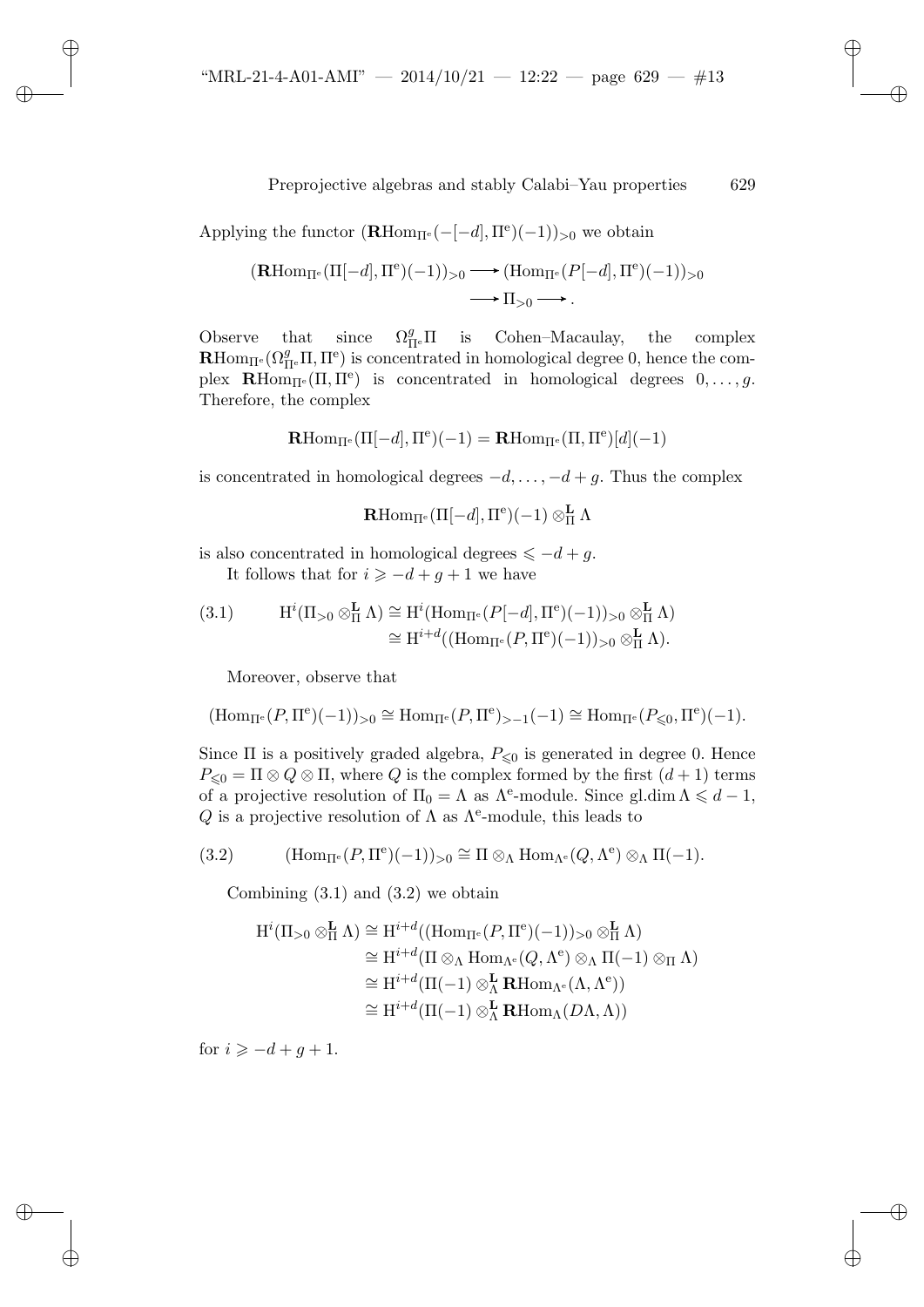Now since  $g \leq d-2$ , we have  $g-d+1 \leq -1$ . Moreover the global dimension of  $\Lambda$  is at most  $d-1$ , so the complex  $\mathbf{R}\text{Hom}_{\Lambda}(D\Lambda,\Lambda)$  is concentrated in degrees  $\leq d - 1$ . Hence we have

$$
H^{i+d}(\Pi(-1)\otimes_{\Lambda}^{\mathbf{L}}\mathbf{R}\text{Hom}_{\Lambda}(D\Lambda,\Lambda)) \cong \Pi(-1)\otimes_{\Lambda}\text{Ext}^{d-1}(D\Lambda,\Lambda) \text{ for } i=-1
$$
  
= 0 for  $i \geq 0$ .

This finishes the proof.

✐

✐

✐

✐

We now obtain the following short exact sequence, which is an essential ingredient to our proof.

**Proposition 3.7.** *In the setup of Theorem 3.1 we have a short exact sequence of graded*  $\Pi \otimes \Lambda^{op}\text{-modules}$ 

$$
\Pi(-1) \otimes_{\Lambda} \operatorname{Ext}_{\Lambda}^{d-1}(D\Lambda, \Lambda) \longrightarrow \Pi \longrightarrow \Lambda,
$$

*where*  $\Pi \rightarrow \Lambda$  *is the natural projection.* 

*Proof.* Consider  $\Pi$  as an object in  $D^b(\text{gr-}\Pi^e)$ , and the triangle

$$
\Pi_{\leq 0} \longrightarrow \Pi \longrightarrow \Pi_{>0} \longrightarrow
$$

given by Proposition 2.1. Applying the functor  $-\otimes_{\Pi}^{\mathbf{L}} \Lambda$  we obtain a triangle

$$
\Pi_{\leqslant 0}\otimes^{\mathbf{L}}_{\Pi}\Lambda\longrightarrow\Pi\otimes^{\mathbf{L}}_{\Pi}\Lambda\longrightarrow\Pi_{>0}\otimes^{\mathbf{L}}_{\Pi}\Lambda\longrightarrow\quad\mathrm{in}\,\,\mathrm{D}^{\mathrm{b}}(\mathrm{gr}\text{-}\Pi\otimes\Lambda^{\mathrm{op}}).
$$

Recall that from Observation 3.2,  $\Omega_{\Pi^e}^{d+1}\Pi$  and  $\text{Hom}_{\Pi^e}(M,\Pi^e)(-1)$  are isomorphic up to projective summands generated in degree 1. Hence we have the following isomorphisms in  $D^b(gr-\Pi^e)$ :

| $(\Omega_{\Pi^e}^{d+1} \Pi)_{\leq 0} \cong (\text{Hom}_{\Pi^e}(M, \Pi^e)(-1))_{\leq 0}$ |                                     |
|-----------------------------------------------------------------------------------------|-------------------------------------|
| $\cong$ $(\text{Hom}_{\Pi^e}(\Pi, \Pi^e)(-1))_{\leq 0}$                                 | since the projective resolution     |
|                                                                                         | of $K$ is generated in non-positive |
|                                                                                         | degrees                             |
| $= 0$                                                                                   | since $\Pi$ is a positively         |
|                                                                                         | graded algebra.                     |

So we get  $\Pi_{\leq 0} \cong P_{\leq 0} = \Pi \otimes_{\Lambda} Q \otimes \Pi$  where Q is a projective resolution of  $\Lambda$ as  $\Lambda^e$ -module. Therefore we obtain  $\Pi_{\leq 0} \otimes_H^{\mathbf{L}} \Lambda \cong \Pi$ .

✐

✐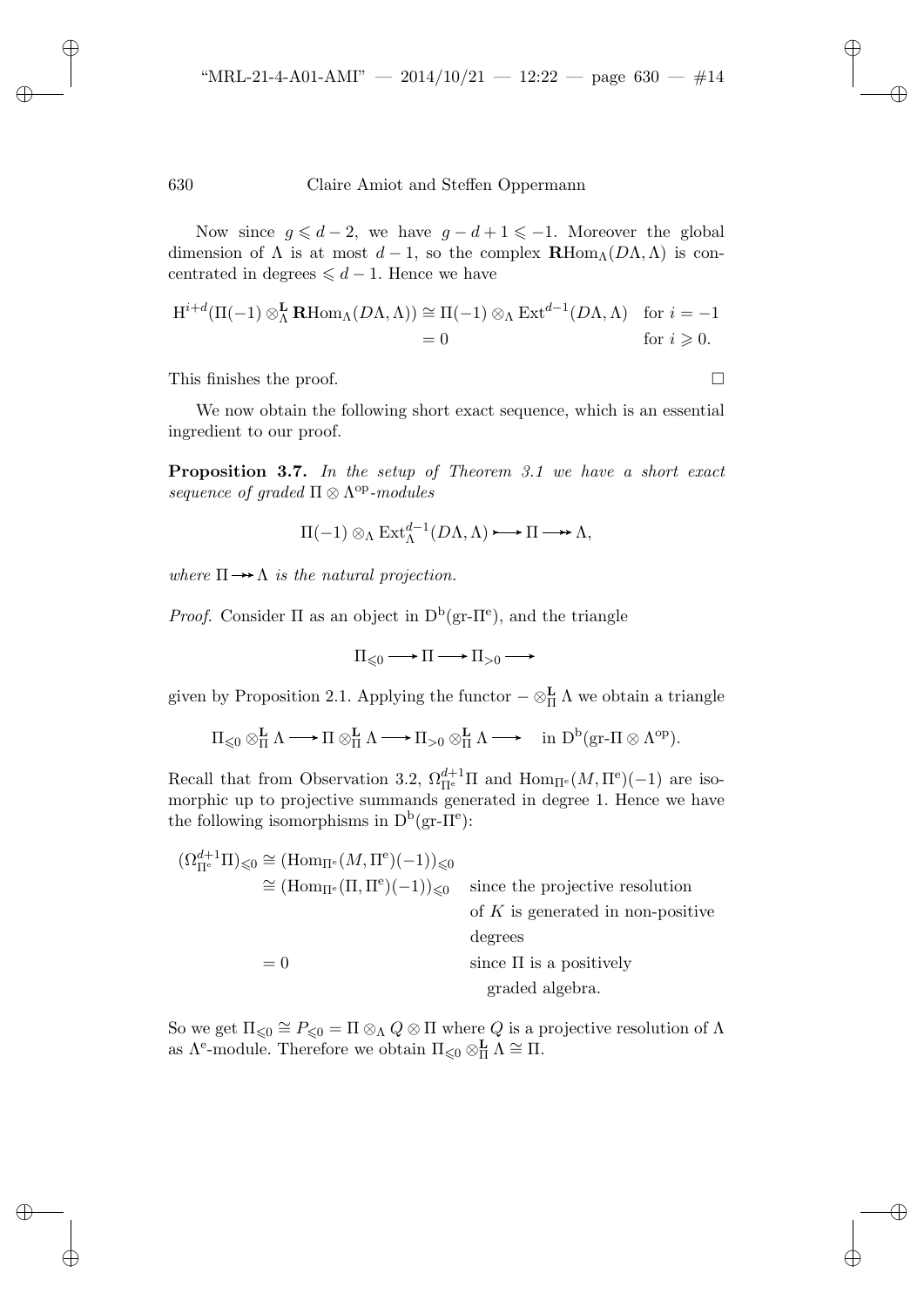Since we clearly have  $\Pi \otimes_{\Pi}^{\mathbf{L}} \Lambda = \Lambda$  we obtain an exact sequence

$$
H^{-1}(\Pi_{>0}\otimes_{\Pi}^{\mathbf{L}}\Lambda)\longrightarrow\Pi\longrightarrow\Lambda\longrightarrow H^{0}(\Pi_{>0}\otimes_{\Pi}^{\mathbf{L}}\Lambda).
$$

Now the claim follows from the "in particular" part of Lemma 3.6 above.

 $\Box$ 

✐

✐

✐

✐

By Proposition 3.7 we have an isomorphism of graded  $\Pi \otimes \Lambda^{op}$ -modules

$$
\Pi(-1) \otimes_{\Lambda} \operatorname{Ext}_{\Lambda}^{d-1}(D\Lambda, \Lambda) \cong \Pi_{>0}.
$$

The next proposition shows that this is enough to identify  $\Pi$  as the tensor algebra  $T_{\Lambda} \operatorname{Ext}_{\Lambda}^{d-1}(D\Lambda, \Lambda)$  and thus finishes the proof of Theorem 3.1.

**Proposition 3.8.** *Let*  $\Pi$  *be a positively graded ring,*  $\Lambda = \Pi_0$ *, and* X *a*  $\Lambda \otimes \Lambda^{op}\text{-}module.$  Assume there is an isomorphism

$$
\Pi(-1)\otimes_{\Lambda} X \cong \Pi_{>0}
$$

*of graded*  $\Pi \otimes \Lambda^{op}\text{-modules.}$ 

✐

✐

✐

✐

*Then, as graded rings,*

 $\Pi \cong T_\Lambda X$ .

*Proof.* Let  $h: \Pi(-1) \otimes_{\Lambda} X \stackrel{\cong}{\longrightarrow} \Pi_{>0}$  be as in the assumption. We define an isomorphism of graded  $\Lambda \otimes \Lambda^{op}$ -modules

$$
\varphi\colon \mathrm{T}_{\Lambda}X\longrightarrow \Pi
$$

iteratedly by  $\varphi_0 = id_\Lambda$  and by letting  $\varphi_n$  be the composition

$$
(\mathrm{T}_{\Lambda}X)_n=X^{\otimes_{\Lambda}n}\xrightarrow{\varphi_{n-1}\otimes \mathrm{id}_X}\Pi_{n-1}\otimes_{\Lambda}X\cong\Pi_n,
$$

where the last isomorphism is the degree  $n$ -part of  $h$ .

It only remains to check that  $\varphi$  respects the ring-multiplication. It suffices to check that

$$
\varphi_{n+m}(f\otimes g)=\varphi_n(f)\varphi_m(g)
$$

for any  $f \in X^{\otimes_{\Lambda} n}$  and  $g \in X^{\otimes_{\Lambda} m}$ . We show this by induction on m. For  $m = 0$  this is just the Λ-linearity of  $\varphi_n$ . For  $m = 1$  we have

$$
\varphi_{n+1}(f\otimes g)\stackrel{\text{def}}{=} h(\varphi_n(f)\otimes g)=\varphi_n(f)h(1\otimes g)\stackrel{\text{def}}{=}\varphi_n(f)\varphi_1(g).
$$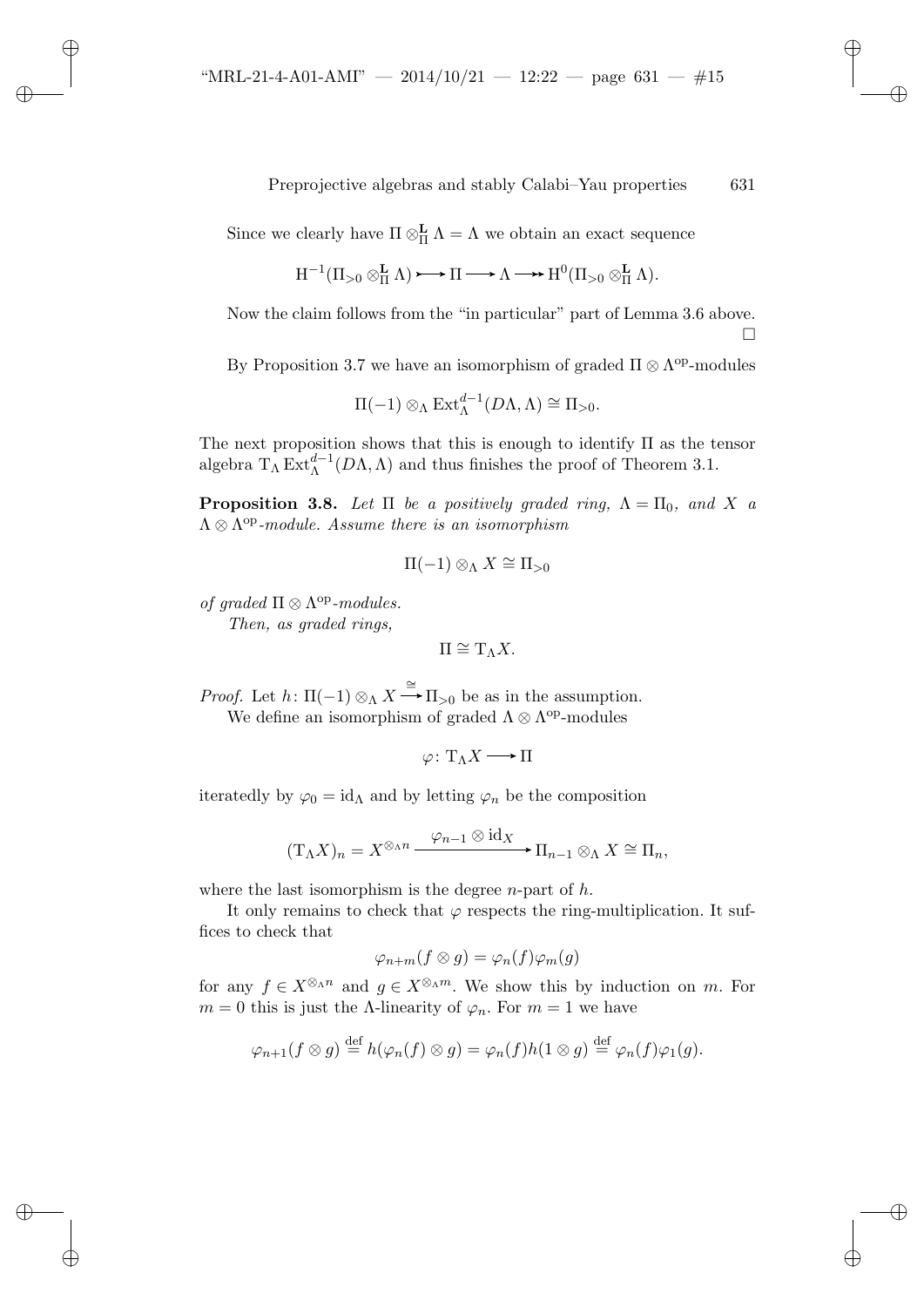✐

✐

✐

✐

For  $m > 1$  we may assume that  $q = x \otimes q'$  for some  $x \in X$ . (An arbitrary element is a sum of elementary tensors, but since all maps involved are linear it suffices to consider a single elementary tensor.) Now

$$
\varphi_{n+m}(f \otimes g) = \varphi_{n+m}(f \otimes x \otimes g')
$$
  
\n
$$
= \varphi_{n+1}(f \otimes x)\varphi_{m-1}(g')
$$
 by inductive assumption  
\n
$$
= \varphi_n(f)\varphi_1(x)\varphi_{m-1}(g')
$$
 by the case  $m = 1$   
\n
$$
= \varphi_n(f)\varphi_1(x \otimes g')
$$
 by inductive assumption  
\n
$$
= \varphi_n(f)\varphi_m(g).
$$

**Observation 3.9.** Since Π is a finite-dimensional algebra, it follows that  $\Lambda$  is  $\tau_{d-1}$ -finite, since this is equivalent to  $T_{\Lambda} Ext_{\Lambda}^{d-1}(D\Lambda,\Lambda)$  being finitedimensional.

# **4. The Gorenstein dimension**

## **4.1. Gorenstein dimension and cluster tilting subcategories**

In this section, we express the Gorenstein dimension of the algebra Π of Theorem 3.1 in terms of certain vanishing of extensions in the derived category  $D^{b}(\text{mod }\Lambda)$ . We start with the following result/definition.

**Theorem 4.1 ([1, 5.4.2]; [13, 1.22]).** *Let*  $\Lambda$  *be a*  $\tau_{d-1}$ *-finite algebra. Then the category*

$$
\mathscr{U} = \mathrm{add}\{\mathbb{S}_{d-1}^i \Lambda \mid i \in \mathbb{Z}\} \subseteq \mathrm{D}^{\mathrm{b}}(\mathrm{mod}\,\Lambda)
$$

*is a*  $(d-1)$ *-cluster tilting subcategory, that is,* 

$$
\mathscr{U} = \{ X \in \mathcal{D}^{\mathbf{b}}(\text{mod }\Lambda) | \operatorname{Ext}_{\Lambda}^{i}(\mathscr{U}, X) = 0 \,\forall i = 1, \dots, d - 2 \}
$$

$$
= \{ X \in \mathcal{D}^{\mathbf{b}}(\text{mod }\Lambda) | \operatorname{Ext}_{\Lambda}^{i}(X, \mathscr{U}) = 0 \,\forall i = 1, \dots, d - 2 \}.
$$

Note that if  $\Pi$  is an algebra as in Theorem 3.1, its degree zero subalgebra  $\Lambda$  is always  $\tau_{d-1}$ -finite, so the result above applies. The aim here is to express the Gorenstein dimension g of  $\Pi$  using the subcategory  $\mathscr U$ . More precisely, the main result of this section is the following.

**Theorem 4.2.** *In the setup of Theorem 3.1 the Gorenstein-dimension* g *of* Π *is given by*

 $g = d - 1 + \max\{i < 0 \mid \text{Hom}_{\mathbb{D}^b(\text{mod }\Lambda)}(\mathcal{U}, \mathcal{U}[i]) \neq 0\}.$ 

✐

✐

✐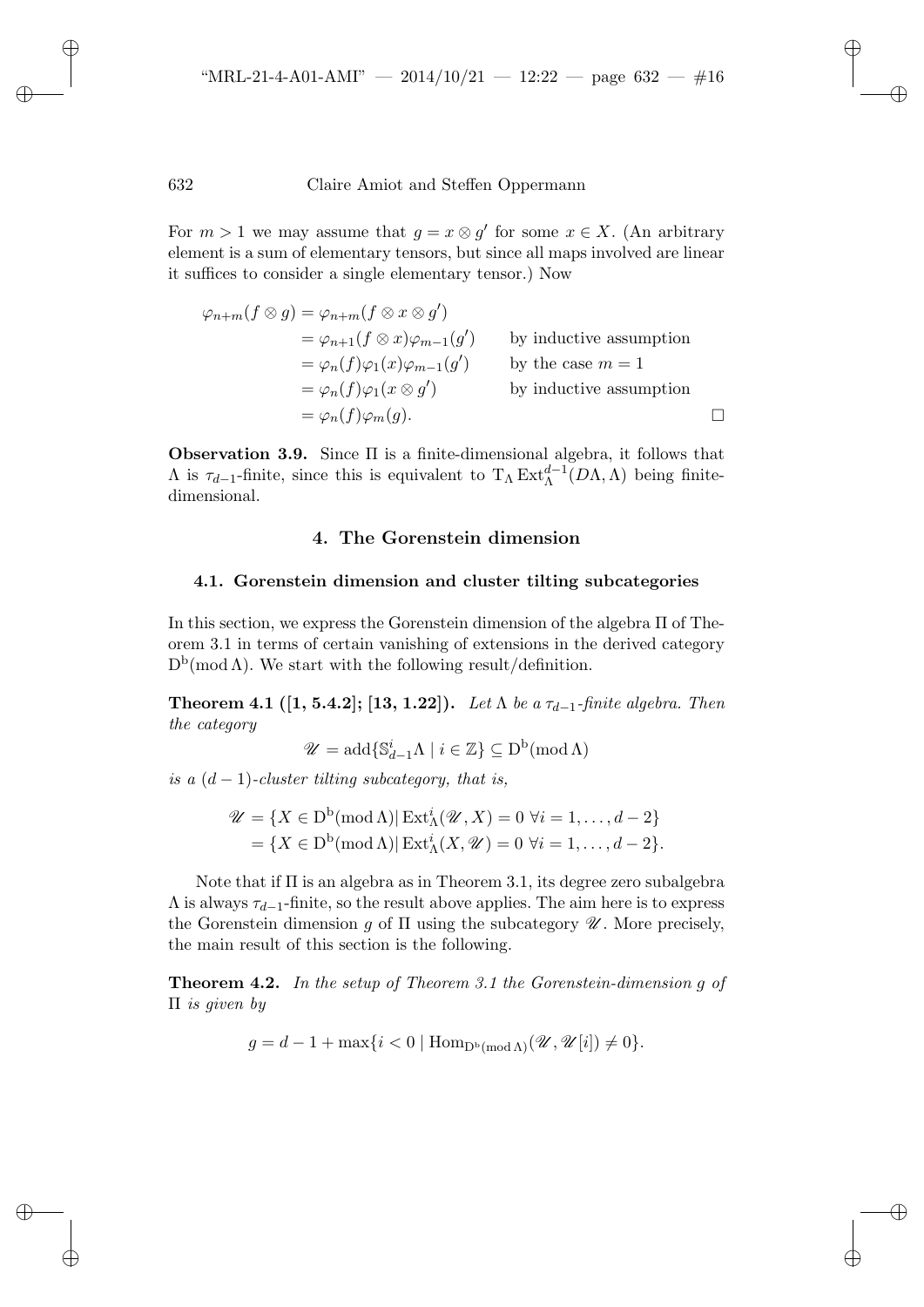The proof of this theorem consists of two main steps: first, in Lemma 4.3 and Proposition 4.4, we calculate  $g$  in terms of the non-vanishing of homologies of the complex  $\Pi \otimes_{\Lambda}^{\mathbf{L}} \mathbf{R}$ Hom<sub>Λ</sub>( $D\Lambda, \Lambda$ ). Second we show that this description coincides with the right-hand side term given in the theorem.

**Lemma 4.3.** *In the setup of Theorem 3.1 we have*

$$
H^{i}(\Pi \otimes_{\Lambda}^{\mathbf{L}} \mathbf{R} \text{Hom}_{\Lambda}(D\Lambda, \Lambda)) = 0 \quad \forall i \in \{g+1, \ldots, d-2\}.
$$

*Proof.* By Lemma 3.6 we have

✐

✐

✐

✐

$$
H^i(\Pi \otimes^{\mathbf{L}}_{\Lambda} \mathbf{R} \text{Hom}_{\Lambda}(D\Lambda, \Lambda)) = H^{i-d}(\Pi_{>0} \otimes^{\mathbf{L}}_{\Pi} \Lambda) \quad \forall i \geq g+1.
$$

Looking at the proof of Proposition 3.7 we see that

$$
H^i(\Pi_{>0}\otimes_{\Pi}^{\mathbf{L}}\Lambda)=0 \quad \forall i\neq -1.
$$

The claim follows from these two statements.

We now prove a converse of Lemma 4.3.

**Proposition 4.4.** *In the setup of Theorem 3.1 we have*

$$
g = \max\{i \leq d - 2 \mid \mathrm{H}^i(\Pi \otimes_{\Lambda}^{\mathbf{L}} \mathbf{R} \mathrm{Hom}_{\Lambda}(D\Lambda, \Lambda)) \neq 0\}.
$$

*Proof.* We have the inequality " $\geq$ " by Lemma 4.3. It remains to show that  $H^g(\Pi \otimes_{\Lambda}^{\mathbf{L}} \mathbf{R} \text{Hom}_{\Lambda}(D\Lambda,\Lambda)) \neq 0$ . To do so, we analyse what happens in the proof of Lemma 3.6 for  $i = -d + g$ . As in the proof there, we obtain the triangle

$$
(\mathbf{R}\mathrm{Hom}_{\Pi^e}(\Pi[-d], \Pi^e)(-1))_{>0} \otimes_{\Pi}^{\mathbf{L}} \Lambda \to (\mathrm{Hom}_{\Pi^e}(P[-d], \Pi^e)(-1))_{>0} \otimes_{\Pi}^{\mathbf{L}} \Lambda
$$

$$
\to \Pi_{>0} \otimes_{\Pi}^{\mathbf{L}} \Lambda \to
$$

where  $P$  is the complex formed by the first  $(d+1)$  terms of a projective resolution of  $\Pi$  as a graded  $\Pi$ -bimodule. Since  $H^i(\Pi_{>0} \otimes_H^{\mathbf{L}} \Lambda) = 0$  for  $i \neq -1$ 

✐

✐

✐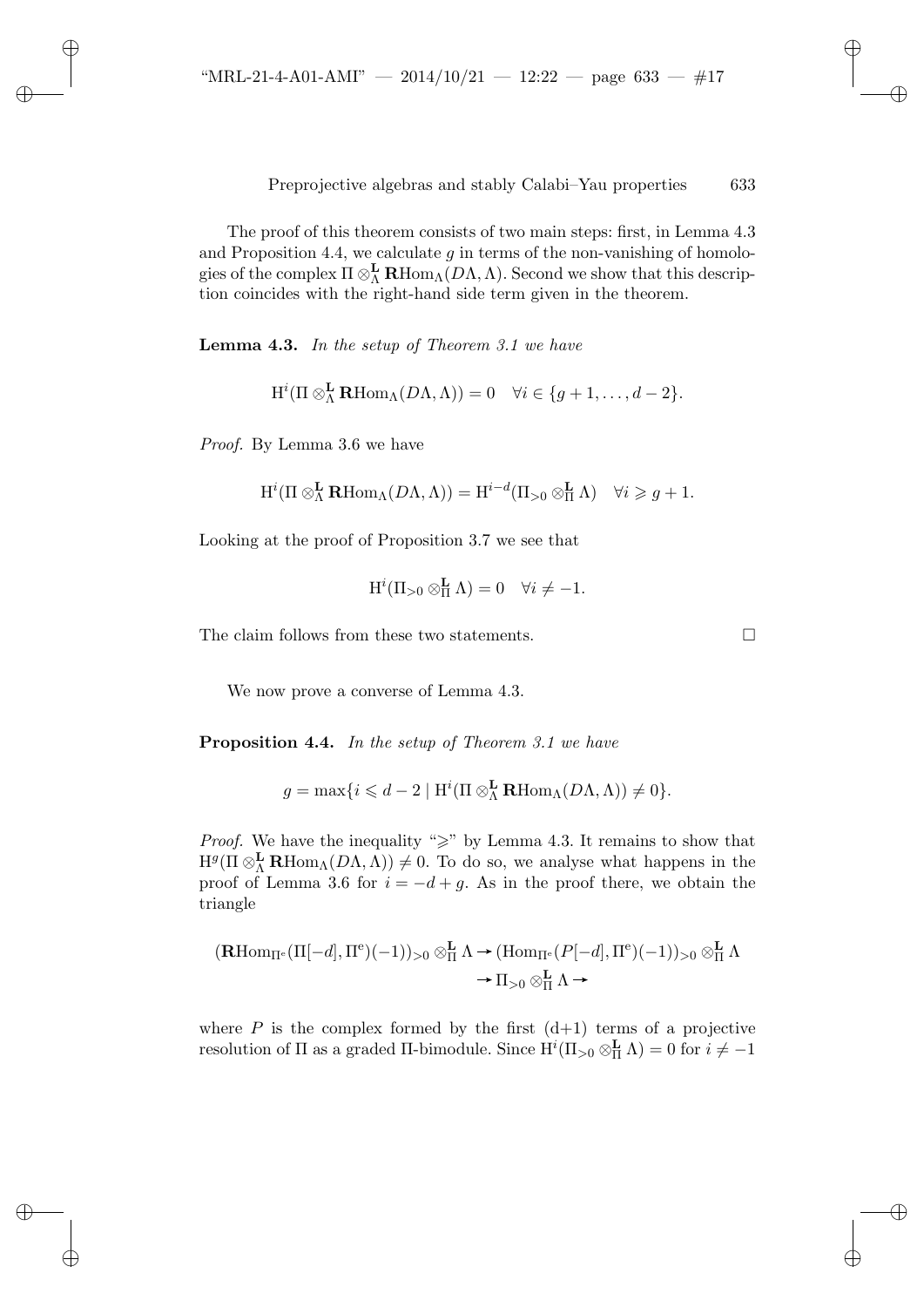✐

✐

✐

634 Claire Amiot and Steffen Oppermann

it follows that

$$
H^{i}((\mathbf{R}\mathrm{Hom}_{\Pi^{e}}(\Pi[-d],\Pi^{e})(-1))_{>0}\otimes_{\Pi}^{\mathbf{L}}\Lambda) \cong H^{i}((\mathrm{Hom}_{\Pi^{e}}(P[-d],\Pi^{e})(-1))_{>0}\otimes_{\Pi}^{\mathbf{L}}\Lambda)
$$

whenever  $i < -1$ . In particular

$$
H^g((\mathbf{R}\mathrm{Hom}_{\Pi^e}(\Pi, \Pi^e)(-1))_{>0} \otimes_H^{\mathbf{L}} \Lambda)
$$
  
=  $H^{g-d}((\mathbf{R}\mathrm{Hom}_{\Pi^e}(\Pi[-d], \Pi^e)(-1))_{>0} \otimes_H^{\mathbf{L}} \Lambda)$   
 $\cong H^{g-d}((\mathrm{Hom}_{\Pi^e}(P[-d], \Pi^e)(-1))_{>0} \otimes_H^{\mathbf{L}} \Lambda)$   
(since  $g - d \leq -2$ )  
=  $H^g((\mathrm{Hom}_{\Pi^e}(P, \Pi^e)(-1))_{>0} \otimes_H^{\mathbf{L}} \Lambda).$ 

As in the proof of Lemma 3.6 we observe that

$$
\begin{aligned} (\mathrm{Hom}_{\Pi^e}(P, \Pi^e)(-1))_{>0} \otimes^{\mathbf{L}}_{\Pi} \Lambda &\cong (\mathrm{Hom}_{\Pi^e}(P_{\leqslant 0}, \Pi^e)(-1)) \otimes^{\mathbf{L}}_{\Pi} \Lambda \\ &\cong \Pi(-1) \otimes^{\mathbf{L}}_{\Lambda} \mathrm{Hom}_{\Lambda^e}(Q, \Lambda^e) \\ &\cong \Pi(-1) \otimes^{\mathbf{L}}_{\Lambda} \mathbf{R} \mathrm{Hom}_{\Lambda}(D\Lambda, \Lambda), \end{aligned}
$$

where  $Q$  is a projective resolution of  $\Lambda$  as a  $\Lambda$ -bimodule. Hence it suffices to show that

$$
H^g((\mathbf{R}\mathrm{Hom}_{\Pi^e}(\Pi,\Pi^e)(-1))_{>0}\otimes^{\mathbf{L}}_{\Pi}\Lambda)\neq 0.
$$

Since the complex  $\mathbf{R}$ Hom<sub>II</sub><sup>e</sup>( $\Pi$ , II<sup>e</sup>) is concentrated in homological degrees at most  $g$  we have

$$
\mathrm{H}^g((\mathrm{\mathbf{R}Hom}_{\Pi^e}(\Pi,\Pi^e)(-1))_{>0}\otimes^{\mathbf{L}}_{\Pi}\Lambda)=\mathrm{H}^g((\mathrm{\mathbf{R}Hom}_{\Pi^e}(\Pi,\Pi^e)(-1))_{>0})\otimes_{\Pi}\Lambda.
$$

Tensoring with  $\Lambda$  cannot kill a finitely generated  $\Pi$ -module, so it suffices to show that

$$
H^g((\mathbf{R}\mathrm{Hom}_{\Pi^e}(\Pi,\Pi^e)(-1))_{>0})\neq 0.
$$

By assumption (3) the homology of the complex  $\mathbf{R}$ Hom<sub>II</sub><sup>e</sup> ( $\Pi$ ,  $\Pi$ <sup>e</sup>)(-1) of graded  $\Pi^e$ -modules is concentrated in positive degrees, and hence we have

$$
(\mathbf{R}\mathrm{Hom}_{\Pi^e}(\Pi,\Pi^e)(-1))_{>0}=\mathbf{R}\mathrm{Hom}_{\Pi^e}(\Pi,\Pi^e)(-1).
$$

Thus it suffices that

$$
\underbrace{H^g({\bf R}{\rm Hom}_{\Pi^e}(\Pi,\Pi^e)(-1))}_{={\rm Ext}^g_{\Pi^e}(\Pi,\Pi^e)(-1)}\neq 0,
$$

✐

✐

✐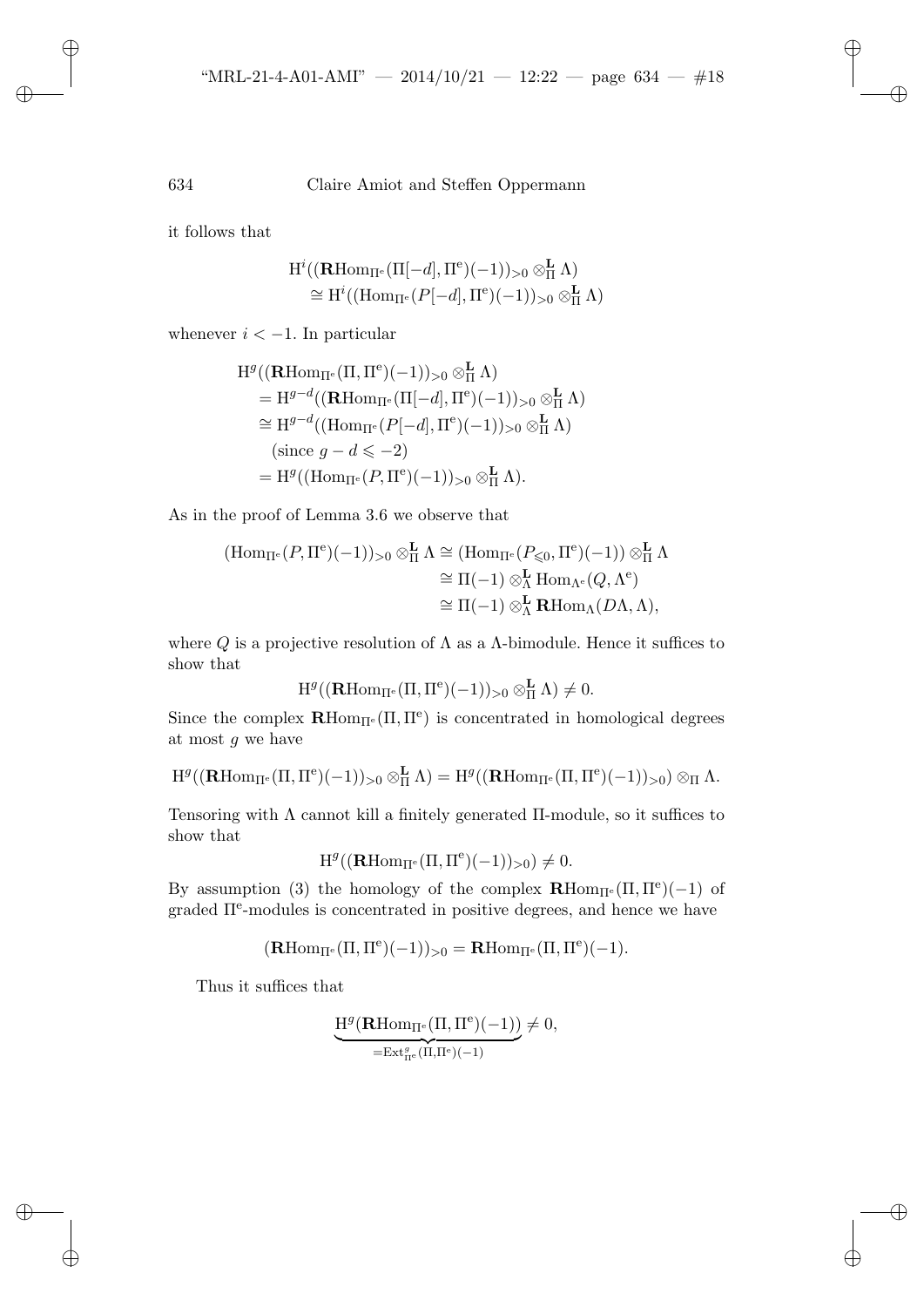which holds by definition of  $g$ .

Therefore to prove Theorem 4.2 it is sufficient to prove

$$
\max\{i \leq d-2 \mid \mathrm{H}^i(\Pi \otimes_{\Lambda}^{\mathbf{L}} \mathbf{R} \mathrm{Hom}_{\Lambda}(D\Lambda, \Lambda)) \neq 0\}
$$
  
=  $d-1 + \max\{i < 0 \mid \mathrm{Hom}_{\mathrm{D}^{\mathrm{b}}(\mathrm{mod}\Lambda)}(\mathcal{U}, \mathcal{U}[i]) \neq 0\}.$ 

For the proof, we prepare the following two lemmas.

**Lemma 4.5.** *Let*  $\Lambda$  *be an algebra of global dimension at most*  $d - 1$ *. Assume*  $for some j \geqslant 0 and some p \leqslant -1 we have$ 

$$
\mathrm{H}^i(\mathbb{S}_{d-1}^{-j}(\Lambda))=0 \quad \forall i \in \{p,\ldots,-1\}.
$$

*Then*

✐

✐

✐

✐

$$
H^{i}(\mathbb{S}_{d-1}^{-(j+1)}(\Lambda)) \cong H^{i}(\mathbb{S}_{d-1}^{-1}(\tau_{d-1}^{-j}\Lambda)) \quad \forall i \geq p.
$$

*Proof.* Since  $\Lambda$  has global dimension  $\leq d - 1$  an easy induction shows that the functor  $S_{d-1}^{-j}$  preserves the left aisle  $D^b(\text{mod }\Lambda)^{\leq 0}$  of the canonical tstructure of  $D^b(\text{mod }\Lambda)$ . Therefore  $\mathbb{S}_{d-1}^{-j}\Lambda$  is in negative degrees and we can consider the triangle

$$
\mathrm{trunc}^{<0}(\mathbb{S}_{d-1}^{-j}(\Lambda)) \longrightarrow \mathbb{S}_{d-1}^{-j}(\Lambda) \longrightarrow \underbrace{\mathrm{H}^0(\mathbb{S}_{d-1}^{-j}(\Lambda))}_{=\tau_{d-1}^{-j}\Lambda} \longrightarrow,
$$

where trunc<sup> $0X$ </sup> is the usual truncation of the complex X. Applying  $\mathbb{S}_{d-1}^{-1}$ to it we obtain the triangle

$$
\mathbb{S}_{d-1}^{-1}(\mathrm{trunc}^{<0}(\mathbb{S}_{d-1}^{-j}(\Lambda))) \longrightarrow \mathbb{S}_{d-1}^{-(j+1)}(\Lambda) \longrightarrow \mathbb{S}_{d-1}^{-1}(\tau_{d-1}^{-j}\Lambda) \longrightarrow.
$$

By assumption we have that  $\text{trunc}^{<0}(\mathbb{S}_{d-1}^{-j}(\Lambda))$  is concentrated in degrees  $\leq p-1$ . Hence  $\mathbb{S}_{d-1}^{-1}(\text{trunc}^{<0}(\mathbb{S}_{d-1}^{-j}(\Lambda)))$  is also concentrated in degrees  $\leq$  $p-1$ . Thus the triangle gives the desired isomorphism of homologies.  $\square$ 

**Lemma 4.6.** *Let*  $\Lambda$  *be an algebra of global dimension at most*  $d-1$ *. The following are equivalent:*

- (1) ∀*i* ∈ {*p*,..., −1} ∀*j* ≥ 0: H<sup>*i*</sup>(\$ $_{d-1}^{-j}$ ( $\Lambda$ )) = 0; and
- (2)  $\forall i \in \{p, \ldots, -1\} \ \forall j \geq 0 \colon \mathrm{H}^i(\mathbb{S}_{d-1}^{-1}(\tau_{d-1}^{-j}\Lambda)) = 0.$

✐

✐

✐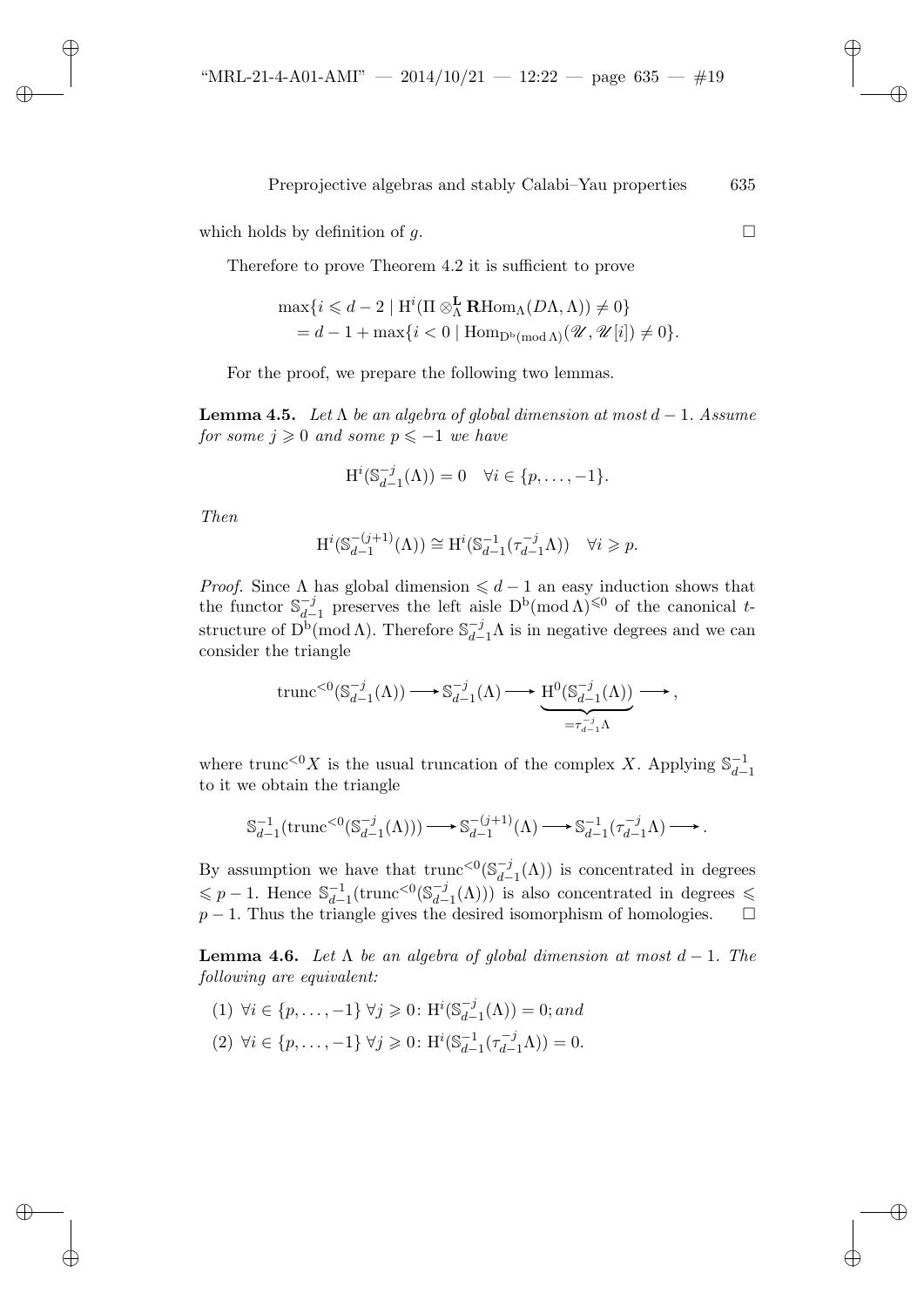*Proof.* Condition  $(1) \implies (2)$  follows immediately from Lemma 4.5. Condition  $(2) \implies (1)$  follows from Lemma 4.5 by induction on j.

Now we are ready to prove Theorem 4.2.

*Proof of Theorem 4.2.* We first note that  $\mathbf{R} \text{Hom}_{\Lambda}(D\Lambda, \Lambda) \otimes_{\Lambda} \mathbf{L}$  is the inverse Serre functor on  $D^b(\text{mod }\Lambda)$ , and that  $\Pi$  is isomorphic to  $\bigoplus_{j\geqslant 0} \tau_{d-1}^{-j}\Lambda$ as a  $\Lambda$ -module. Hence we get the following equivalences for  $\ell \leq d - 2$ :

$$
H^{i}(\mathbf{R}\mathrm{Hom}_{\Lambda}(D\Lambda,\Lambda) \overset{\mathbf{L}}{\otimes}_{\Lambda} \Pi) = 0 \quad \forall i \in \{\ell, \dots, d-2\}
$$
  
\n
$$
\iff H^{i}(\mathbb{S}^{-1}(\Pi)) = 0 \quad \forall i \in \{\ell, \dots, d-2\}
$$
  
\n
$$
\iff H^{i}(\mathbb{S}^{-1}(\tau_{d-1}^{-j}\Lambda)) = 0 \quad \forall i \in \{\ell, \dots, d-2\} \forall j \geq 0
$$
  
\n
$$
\iff H^{i}(\mathbb{S}_{d-1}^{-1}(\tau_{d-1}^{-j}\Lambda)) = 0 \quad \forall i \in \{-d+1+\ell, \dots, -1\} \forall j \geq 0
$$
  
\n
$$
\iff H^{i}(\mathbb{S}_{d-1}^{-(j+1)}(\Lambda)) = 0 \quad \forall i \in \{-d+1+\ell, \dots, -1\} \forall j \geq 0,
$$

where the last equivalence is Lemma 4.6 for  $p = -d + 1 + \ell$ .

We may drop the restriction to non-negative j, since  $\mathbb{S}_{d-1}^{-j}(\Lambda)$  is concentrated in positive degrees for negative  $j$ . So we have

$$
H^{i}(\mathbf{R}\mathrm{Hom}_{\Lambda}(D\Lambda, \Lambda) \overset{\mathbf{L}}{\otimes}_{\Lambda} \Pi) = 0 \quad \forall i \in \{\ell, \dots, d-2\}
$$
  
\n
$$
\iff H^{i}(\mathbb{S}_{d-1}^{-j}(\Lambda)) = 0 \quad \forall i \in \{-d+1+\ell, \dots, -1\} \ \forall j
$$
  
\n
$$
\iff \mathrm{Hom}_{\mathrm{D}^{b}(\mathrm{mod}\Lambda)}(\Lambda, \mathcal{U}[i]) = 0 \quad \forall i \in \{-d+1+\ell, \dots, -1\}.
$$

Therefore we get the equality

$$
\begin{aligned} \max \{i \leq d-2 \mid \mathrm{H}^i(\Pi \otimes_{\Lambda}^{\mathbf{L}} \mathbf{R} \mathrm{Hom}_{\Lambda}(D\Lambda, \Lambda)) \neq 0 \} \\ = d-1 + \max \{i < 0 \mid \mathrm{Hom}_{\mathrm{D^b}( \mathrm{mod} \Lambda)}(\mathscr{U}, \mathscr{U}[i]) \neq 0 \}, \end{aligned}
$$

which finishes the proof of Theorem 4.2.  $\Box$ 

✐

✐

✐

✐

## **4.2. The self-injective case**

The situation of Theorem 3.1 is especially nice when the Gorenstein dimension g of the algebra  $\Pi$  is 0, that is when  $\Pi$  is self-injective. In that case, we prove that the algebra  $\Pi$  is the preprojective algebra of a  $(d-1)$ representation finite algebra.

**Definition 4.7 ([15, Definition 2.2; 16, Theorem 3.1]).** A  $\tau_{d-1}$ -algebra Λ is said to be (d − 1)*-representation finite* if the subcategory *U* ⊂  $D^{b}(\text{mod }\Lambda)$  is stable under the Serre functor, that is  $\mathcal{S}\mathcal{U}=\mathcal{U}$ .

✐

✐

✐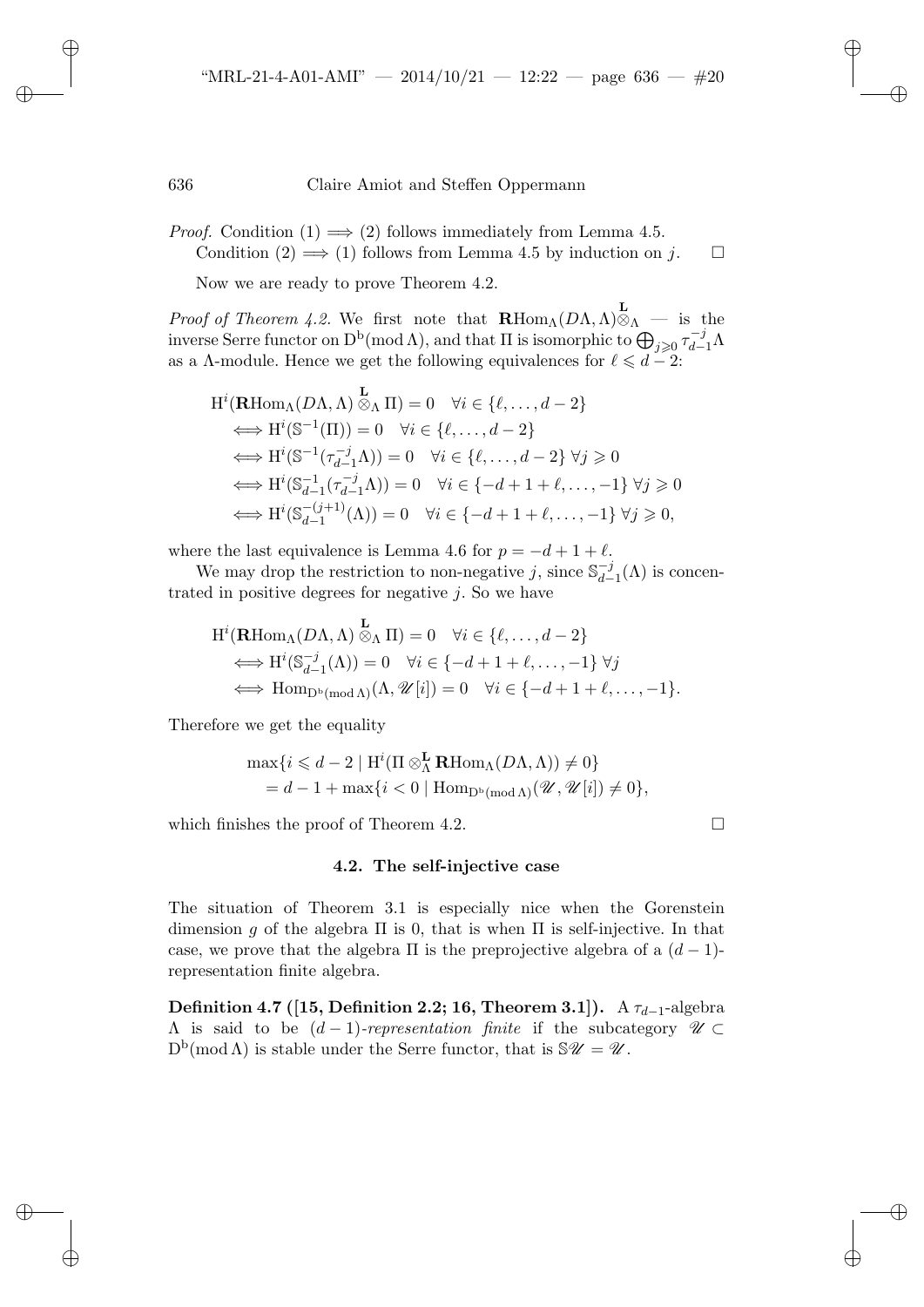✐

✐

✐

Preprojective algebras and stably Calabi–Yau properties 637

**Theorem 4.8.** *Let* Π *be a finite-dimensional self-injective positively graded algebra which is bimodule stably* (1)*-twisted* d-Calabi–Yau. Then  $\Lambda = \Pi_0$  *is a* (d − 1)*-representation finite algebra and there is an isomorphism of graded*  $algebras \Pi \cong \Pi_d(\Lambda)$ .

In order to prove this result, we introduce a technical definition.

**Definition 4.9 ([16]).** Let  $\Lambda$  be a  $\tau_{d-1}$ -finite algebra. We say that  $\Lambda$  has the **v**anishing **o**f **s**mall **n**egative **ex**tensions property (**vosnex** for short) if

 $\text{Hom}_{\mathbb{D}^b(\text{mod }\Lambda)}(\mathscr{U},\mathscr{U}[i])=0 \quad \forall i \in \{- (d-3), \ldots, -1\}.$ 

From Theorem 4.2, we immediately deduce the following result, giving an equivalent but more transparent characterization of what it means for an algebra to satisfy the vosnex property.

**Corollary 4.10.** *In the setup of Theorem 3.1 the following are equivalent:*

- (a) *the graded algebra*  $\Pi$  *has Gorenstein dimension*  $\leq 1$ *,*
- (b) *the algebra*  $\Lambda = \Pi_0$  *has the vosnex property.*

Using this corollary together with Theorem 3.1 and some results in [16], we achieve the proof of Theorem 4.8.

*Proof of Theorem 4.8.* First note that an algebra is self-injective if and only if it is Gorenstein of dimension 0. Moreover if Π is self-injective, then it clearly satisfies hypothesis (3) of Theorem 3.1. Hence  $\Pi$  is the *d*-preprojective algebra of its degree zero part  $\Lambda$ . Moreover, by Ivama and Oppermann [16, Corollary 3.7, the vosnex property implies that  $\Lambda$  is a  $(d-1)$ -representation finite algebra.

# **5. Bimodule Calabi–Yau properties of preprojective algebras**

Throughout this section k is assumed to be an algebraically closed field.

By a classical result due to Ringel  $[25]$ , if  $Q$  is an acyclic quiver, the 2-preprojective algebra  $\Pi$  of the hereditary algebra kQ is the usual preprojective algebra of Q. If Q is Dynkin, then it is well known that  $\Pi$  is self-injective, finite-dimensional and that mod Π is 2-Calabi–Yau.

On the other hand, if  $\Lambda$  is a  $\tau_2$ -finite algebra of global dimension 2, its preprojective algebra  $\Pi = \Pi_3(\Lambda)$  is the endomorphism algebra of a clustertilting object in a 2-Calabi–Yau category [2, Theorem 4.10]. Hence by Keller

✐

✐

✐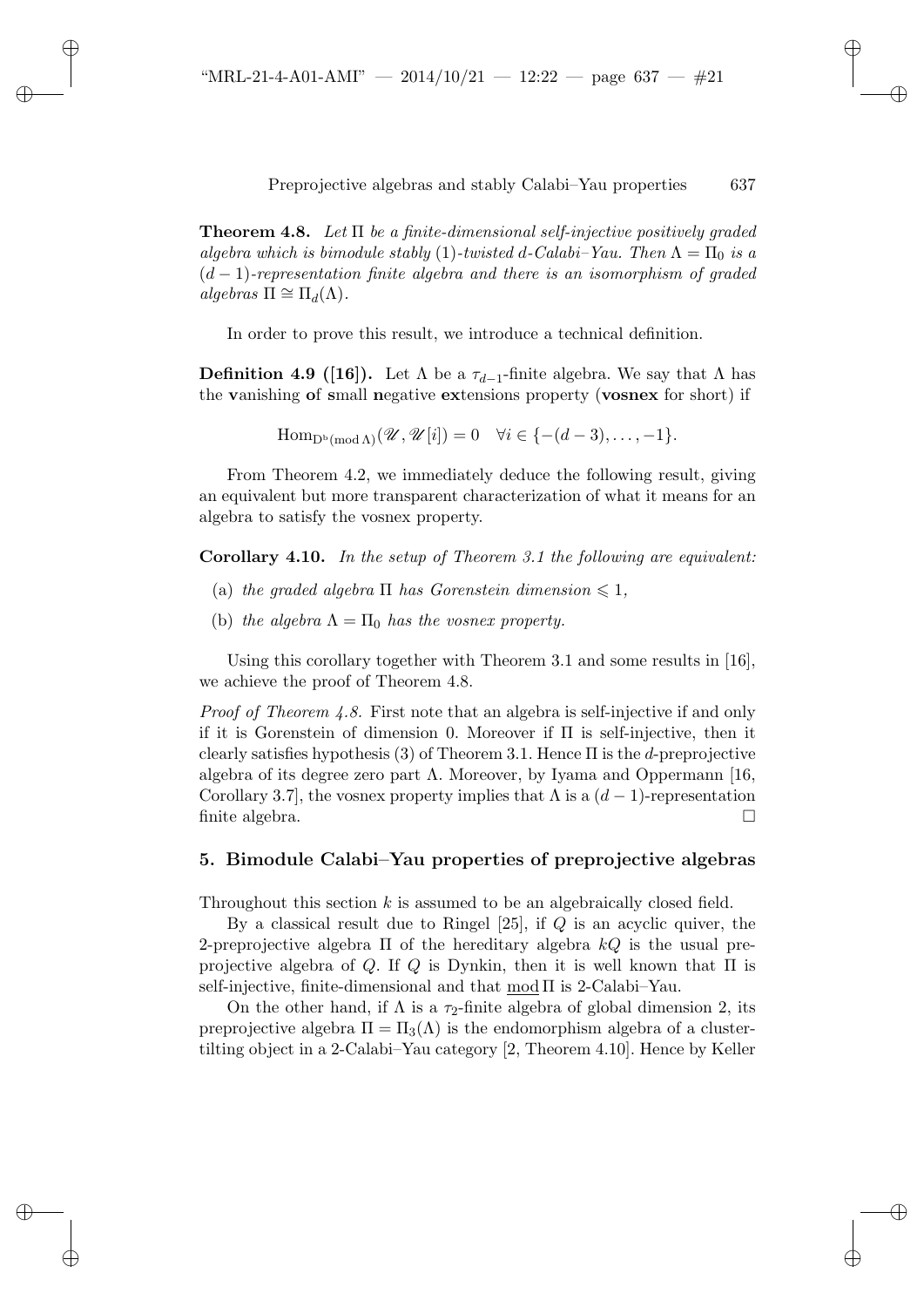✐

✐

✐

# 638 Claire Amiot and Steffen Oppermann

and Reiten [20, Theorem 3.3], the algebra Π is Gorenstein and the stable category CM  $\Pi$  is 3-Calabi–Yau.

More generally, if  $\Lambda$  is a  $\tau_{d-1}$ -finite algebra of global dimension  $d-1$ , its preprojective algebra  $\Pi = \Pi_d(\Lambda)$  is the endomorphsim algebra of a  $(d-1)$ cluster-tilting object in a  $(d-1)$ -Calabi–Yau category by Guo [9, Theorem 4.9]. If moreover  $\Lambda$  is  $(d-1)$ -representation finite, the stable category  $\text{mod }\Pi$  is d-Calabi–Yau by Iyama and Oppermann [16, Corollary 4.6] (see also [5, Proposition 3.3]).

In this section, we prove that these Calabi–Yau properties can be deduced from bimodule properties of the preprojective algebra. More precisely, we prove that in the above cases, the preprojective algebra satisfies the properties  $(1)$ – $(3)$  of Theorem 3.1.

## **5.1. Classical preprojective algebras**

Let Q be an acyclic quiver. Then the 2-preprojective algebra  $\Pi_2(kQ)$  =  $T_{kQ} \text{Ext}^1_{kQ}(DkQ, kQ)$  is given by the double quiver  $\overline{Q}$ , obtained from  $Q$  by adding for any  $a: i \rightarrow j$  an arrow  $\bar{a}: j \rightarrow i$ , with the preprojective relations:  $\sum_{a\in Q_1} a\bar{a} - \bar{a}a$ . The functor  $\tau_1$  is isomorphic to the Auslander–Reiten translation of  $D^b(\text{mod }kQ)$ . Thus  $kQ$  is  $\tau_1$ -finite if and only if the quiver Q is of Dynkin type.

Using this description, we prove the converse of Theorem 3.1 for the case  $d=2$ .

**Theorem 5.1.** Let  $\Lambda$  be a basic  $\tau_1$ -finite algebra of global dimension  $\leq 1$ . *Then the* 2*-preprojective algebra*  $\Pi := \Pi_2(\Lambda)$  *satisfies the following properties:*

- (1) Π *is self-injective (=Gorenstein of dimension 0); and*
- (2) Π *is bimodule stably* (1)*-twisted* 2*-Calabi–Yau.*

*In particular,* mod Π *is a* 2*-Calabi–Yau category.*

Note that the self-injectivity of Π immediately implies that  $\text{Ext}_{\text{gr-}\Pi^e}^j(\Pi, \Pi^e(i))$  vanishes for all i and all  $j > 0$ , so condition (3) of Theorem 3.1 is automatically satisfied.

*Proof.* Condition (1) is well known (see [7]).

✐

 $\rightarrow$ 

✐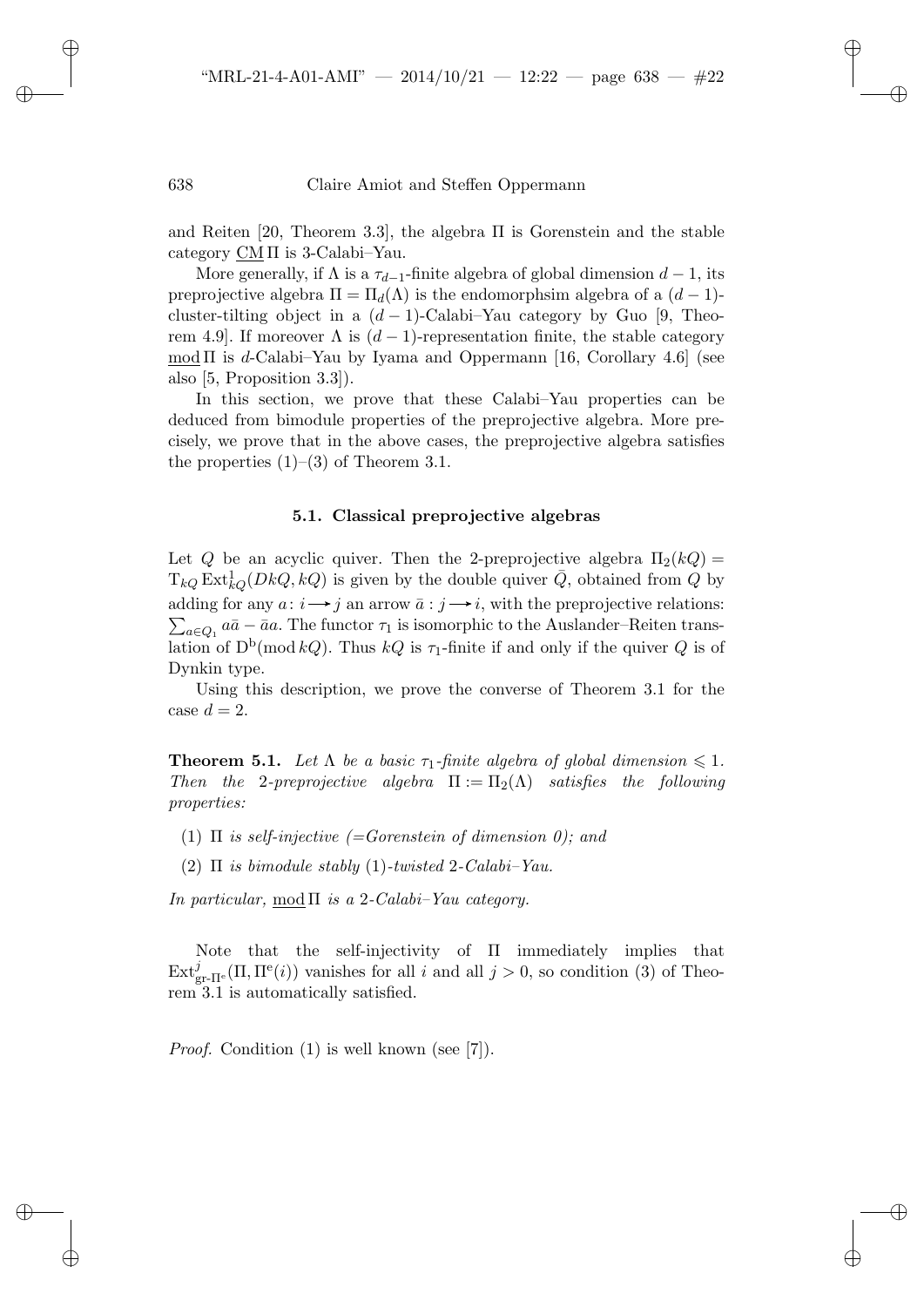✐

✐

✐

✐

Denote by  $P_{\bullet}$  the first three terms of the minimal projective resolution of  $\Pi$  as a graded  $\Pi$ -bimodule. Then  $P_{\bullet}$  is of the following form:

$$
\bigoplus_{i \in Q_0} \Pi e_i \otimes e_i \Pi (-1) \xrightarrow{d_2} \bigoplus_{a \in Q_1} (\Pi e_{\mathbf{t}(\bar{a})} \otimes e_{\mathbf{s}(\bar{a})} \Pi (-1) \oplus \Pi e_{\mathbf{t}(a)} \otimes e_{\mathbf{s}(a)} \Pi)
$$

$$
\xrightarrow{d_1} \bigoplus_{i \in Q_0} \Pi e_i \otimes e_i \Pi,
$$

where the maps  $d_1$  and  $d_2$  are given on components by

$$
d_1^{a \longrightarrow i} : \Pi e_{\mathsf{t}(a)} \otimes e_{\mathsf{s}(a)} \Pi \longrightarrow \Pi e_i \otimes e_i \Pi
$$

$$
e_{\mathsf{t}(a)} \otimes e_{\mathsf{s}(a)} \longmapsto a e_i \otimes e_i - e_i \otimes e_i a
$$

and

✐

 $\rightarrow$ 

✐

✐

$$
d_2^{i \longrightarrow a} : \Pi e_i \otimes e_i \Pi \longrightarrow \Pi e_{\mathtt{t}(\bar{a})} \otimes e_{\mathtt{s}(\bar{a})} \Pi \oplus \Pi e_{\mathtt{t}(a)} \otimes e_{\mathtt{s}(a)} \Pi
$$

$$
e_i \otimes e_i \longmapsto \sum_{a, \ \mathtt{s}(a)=i} e_i \otimes e_{\mathtt{s}(\bar{a})} a + \bar{a} e_{\mathtt{t}(a)} \otimes e_i
$$

([6, 26] for a non-graded version).

Then one easily checks that Hom<sub>II<sup>e</sub></sup> $(d_2, \Pi^e) \cong d_1(1)$ , that is</sub>  $\text{Hom}_{\Pi^e}(P_{\bullet}, \Pi^e)[2] \cong P_{\bullet}(1)$  in  $\text{K}^b(\text{gr-proj }\Pi^e)$ . Hence taking  $H^{-2}$ , one obtains  $\text{Hom}_{\Pi^e}(\Pi, \Pi^e) \cong \Omega^3_{\Pi^e}(\Pi)(1)$  in gr- $\Pi^e$ , which implies (2) by Observation 3.2 (note that  $\Pi$  is Cohen–Macaulay by (1)).

# **5.2.** The case  $d = 3$

For the case  $d = 3$ , we use a result due to Keller which shows that any 3preprojective algebra is given by a quiver with potential. So we start by recalling some definitions due to Ginzburg [10] and Derksen *et al.* [4].

**Definition 5.2.** Let  $Q$  be a quiver, and  $W$  a potential, that is a (possibly infinite) linear combination of cycles in Q. Then the associated *Jacobian algebra* is

$$
J = \text{Jac}(Q, W) = kQ/(\partial_a W \mid \varphi \in Q_1),
$$

where  $\hat{k}\hat{Q}$  is the completion of path algebra  $kQ$ , and  $\partial_a$  is the unique linear map such that  $\partial_a p = \sum_{p=uav} vu$  for a path p.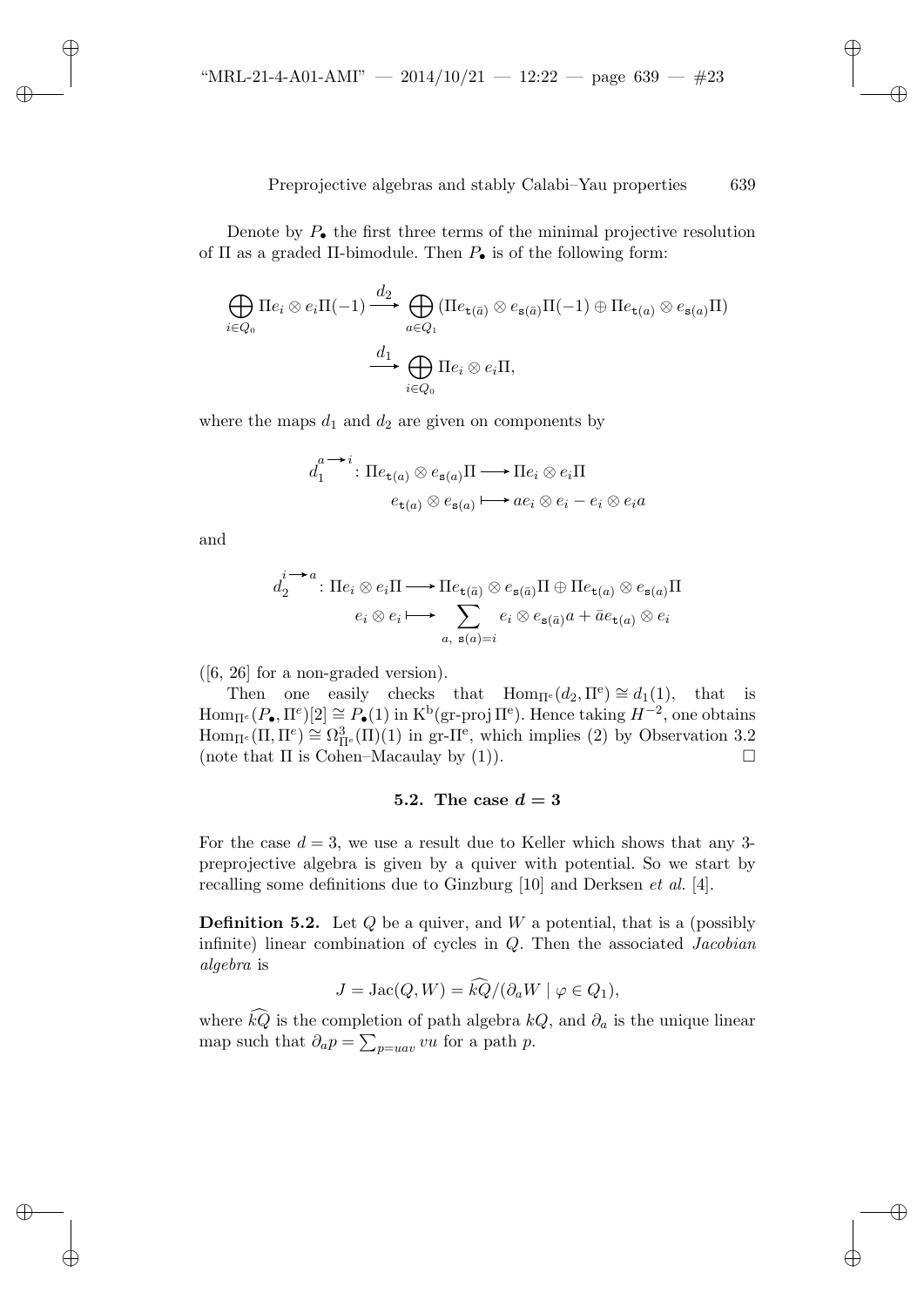✐

✐

✐

# 640 Claire Amiot and Steffen Oppermann

**Observation 5.3.** Let  $(Q, W)$  be a quiver with potential. We have

$$
kQ_0 = J/\text{Rad }J
$$
, and  
 $kQ_1 = \text{the } kQ_0 \otimes kQ_0^{\text{op}}$ -module generated by the arrows of  $Q$ .

The complex

✐

 $\rightarrow$ 

✐

✐

$$
(5.1) \qquad \bigoplus_{a \in Q_1} J e_{\mathbf{s}(a)} \otimes e_{\mathbf{t}(a)} J \xrightarrow{d_2} \bigoplus_{a \in Q_1} J e_{\mathbf{t}(a)} \otimes e_{\mathbf{s}(a)} J \xrightarrow{d_1} \bigoplus_{i \in Q_0} J e_i \otimes e_i J
$$

is the beginning of a projective resolution of  $J$  as  $J^e$ -module.

Here the maps are given on components by

$$
d_1^{a \longrightarrow i}: Je_{\mathsf{t}(a)} \otimes e_{\mathsf{s}(a)} J \longrightarrow Je_i \otimes e_i J
$$

$$
e_{\mathsf{t}(a)} \otimes e_{\mathsf{s}(a)} \longmapsto ae_i \otimes e_i - e_i \otimes e_i a
$$

and  $d_2^{a \longrightarrow b} = \partial_{a,b}W$ , where for a cyclic path p we define

$$
\partial_{a,b}(p): J e_{s(a)} \otimes e_{t(a)} J \longrightarrow J e_{t(b)} \otimes e_{s(b)} J
$$
  
\n
$$
e_{s(a)} \otimes e_{t(a)} \longmapsto \sum_{p=u_1au_2bu_3} e_{s(a)} u_2 e_{t(b)} \otimes e_{s(b)} u_3 u_1 e_{t(a)}
$$
  
\n
$$
+ \sum_{p=u_1bu_2au_3} e_{s(a)} u_3 u_1 e_{t(b)} \otimes e_{s(b)} u_2 e_{t(a)}
$$

**Observation 5.4.** Let  $\Pi$  be a finite-dimensional algebra, and let  $\{e_i \mid i \in \Pi\}$  $\{1,\ldots,n\}\}$  be a complete set of idempotents. Then

$$
\Pi e_i \otimes e_j \Pi \longrightarrow \text{Hom}_{\Pi^e}(\Pi e_j \otimes e_i \Pi, \Pi^e),
$$
  

$$
a_1 e_i \otimes e_j a_2 \longmapsto \left[b_1 e_j \otimes e_i b_2 \longmapsto b_1 e_j a_2 \otimes a_1 e_i b_2\right]
$$

is an isomorphism for any  $i,j\in\{1,\ldots,n\}.$ 

**Lemma 5.5.** *Let* (Q, W) *be a quiver with potential. Let* a *and* b *be two arrows of* Q*.*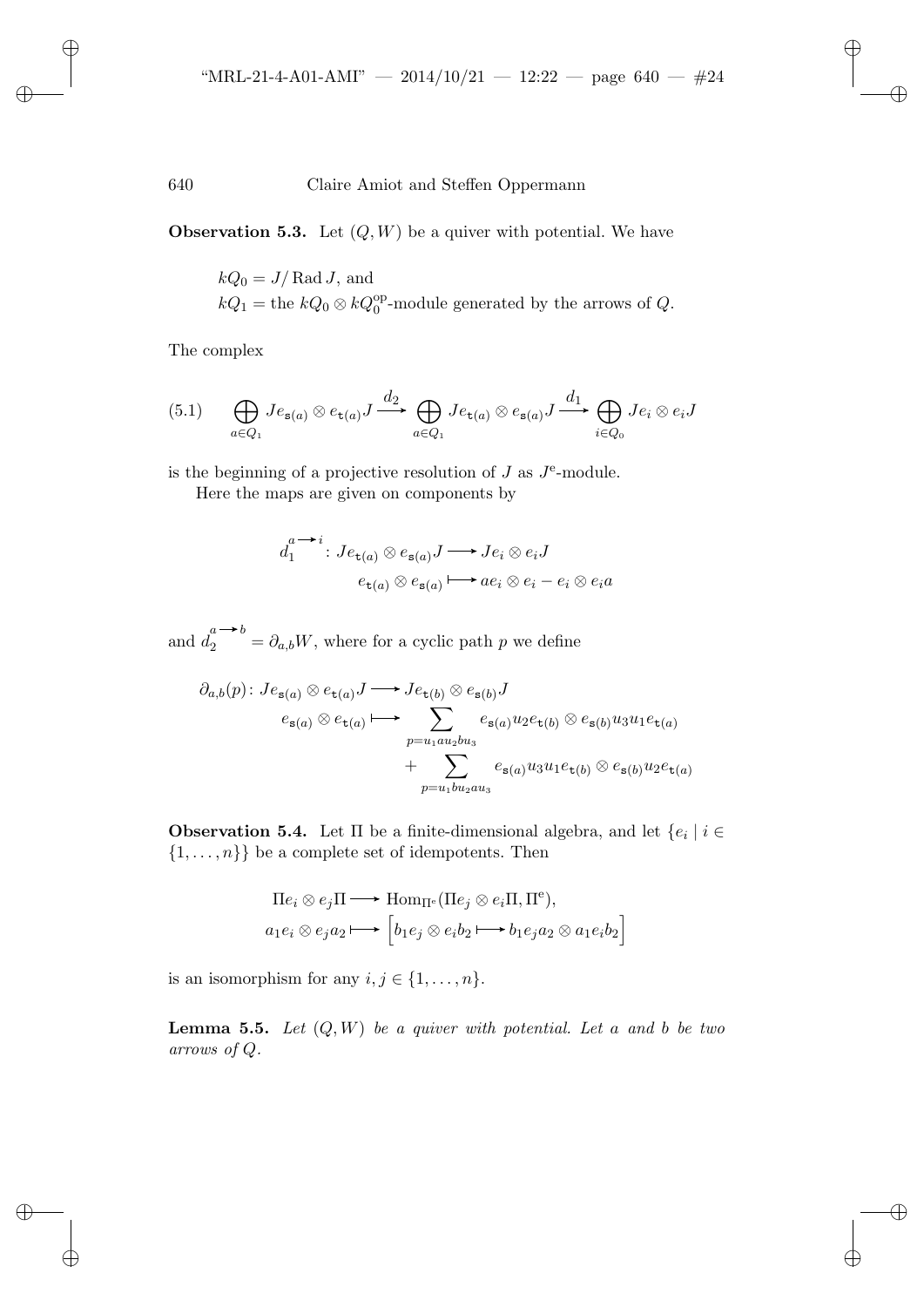✐

✐

✐

✐

*Then, with the identification of Observation 5.4,*

✐

 $\rightarrow$ 

✐

✐

$$
\operatorname{Hom}_{J^e}(\partial_{a,b}W, J^e) = \partial_{b,a}W.
$$

*Proof.* It is enough to check this for a cyclic path p. More precisely, we have to check that

$$
i \circ \partial_{b,a}(p) = \text{Hom}_{J^e}(\partial_{a,b}(p), J^e) \circ i,
$$

where  $i$  is the isomorphism of Observation 5.4. This can be verified by a straightforward calculation.

There is a link between 3-preprojective algebras and Jacobian algebras given by the following result.

**Theorem 5.6 (18, Theorem 6.12(a)]).** *Let* Λ *be a basic finitedimensional algebra of global dimension*  $\leq 2$ . Let Q be the quiver of  $\Lambda$ , and *let* R *be a minimal set of relations, such that*  $\Lambda \cong kQ/(R)$  *and such that* R *is the disjoint union of sets representing a basis of the*  $Ext_{\Lambda}^2$ -space between *any two simple* Λ*-modules.*

*Then there is an isomorphism*  $T_{\Lambda} Ext^2_{\Lambda}(D\Lambda, \Lambda) \cong Jac(\bar{Q}, W)$ *, where*  $\bar{Q}$ *is obtained by adding to Q an arrow*  $a_r : t(r) \longrightarrow s(r)$  *for each*  $r \in R$ *, and*  $W = \sum_{r \in R} a_r r$ . The grading on  $T_{\Lambda} \operatorname{Ext}^2_{\Lambda}(D\Lambda, \Lambda)$  is given by the arrows of Q *having degree* 0*, and the arrows corresponding to the relations having degree* 1*.*

Using Keller's description of 2-preprojective algebras as Jacobian algebras, we can prove the converse of Theorem 3.1 for the case  $d = 3$ .

**Theorem 5.7.** Let  $\Lambda$  be a  $\tau_2$ -finite algebra of global dimension  $\leq 2$ . Let  $\Pi = T_{\Lambda} \text{Ext}^2_{\Lambda}(D\Lambda, \Lambda)$  *be the associated* 3*-preprojective algebra. Then* 

- (1)  $\Pi$  *is Gorenstein of dimension*  $\leq 1$ ;
- (2) Π *is bimodule stably* (1)*-twisted* 3*-Calabi–Yau; and*
- (3)  $\text{Ext}^j_{\Pi^e}(\Pi, \Pi^e(i)) = 0$  *for all*  $i < 0$  *and all*  $j > 0$ *.*

*In particular, the category* CM Π *is* 3*-Calabi–Yau.*

We start by the following lemma which gives an equivalent condition for (2) in terms of the second syzygy of  $\Pi$ .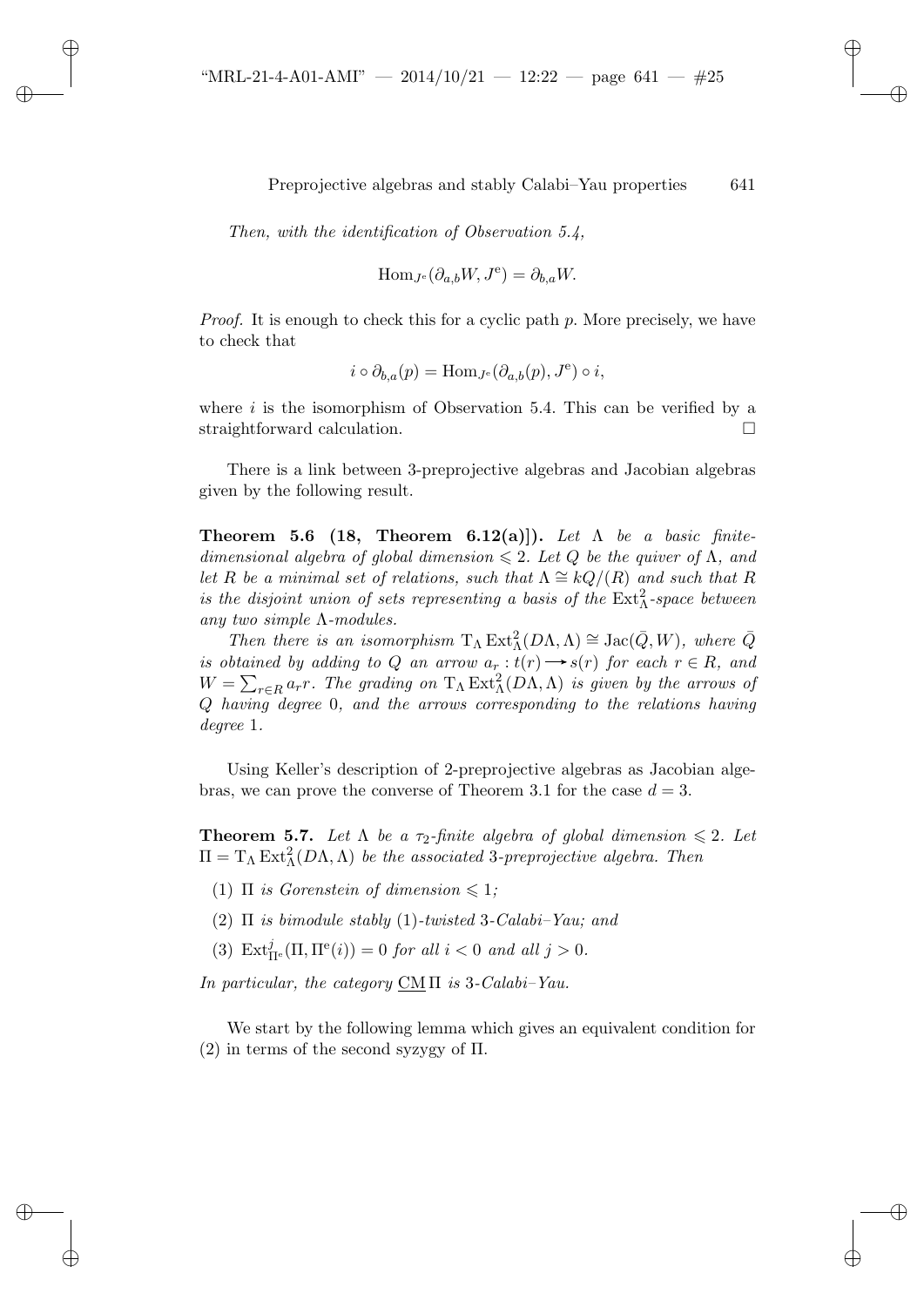✐

 $\rightarrow$ 

✐

✐

**Lemma 5.8.** *A finite-dimensional graded algebra of Gorenstein dimension*  $\leqslant$  1 *is bimodule stably* (1)-twisted 3-Calabi–Yau if and only if there is an  $isomorphism \text{ Hom}_{\Pi^e}(\Omega^2_{\Pi^e}\Pi, \Pi^e) \cong \Omega^2_{\Pi^e}\Pi(1) \text{ in gr-CM }\Pi^e.$ 

*Proof.* First note that since the Gorenstein dimension of  $\Pi$  is  $\leq 1$ ,  $\Omega_{\Pi^e} \Pi$  is Cohen–Macaulay by Lemma 2.5. Therefore  $\Omega^2_{\Pi^e}(\Pi)$  is also Cohen–Macaulay and does not have any projective direct summands. Then we observe that

$$
\begin{aligned} \mathbf{R}\mathrm{Hom}_{\Pi^e}(\Pi,\Pi^e)[4] &\cong \Pi(1)\,\,\mathrm{in}\,\,\underline{\mathrm{gr\text{-}CM}}(\Pi^e)\\ &\iff \mathbf{R}\mathrm{Hom}_{\Pi^e}(\Pi[-2],\Pi^e)\cong \Pi[-2](1)\,\,\mathrm{in}\,\,\underline{\mathrm{gr\text{-}CM}}(\Pi^e)\\ &\iff \mathrm{Hom}_{\Pi^e}(\Omega_{\Pi^e}^2\Pi,\Pi^e)\cong \Omega_{\Pi^e}^2\Pi(1)\,\,\mathrm{in}\,\,\underline{\mathrm{gr\text{-}CM}}(\Pi^e)\\ &\iff \mathrm{Hom}_{\Pi^e}(\Omega_{\Pi^e}^2\Pi,\Pi^e)\cong \Omega_{\Pi^e}^2\Pi(1)\,\,\mathrm{in}\,\,\,\underline{\mathrm{gr\text{-}CM}}(\Pi^e). \end{aligned}
$$

The last equivalence holds since both  $Hom_{\Pi^e}(\Omega_{\Pi^e}^2\Pi,\Pi^e)$  and  $\Omega_{\Pi^e}^2\Pi(1)$  are Cohen–Macaulay without projective summands.

*Proof of Theorem 5.7.* Condition (1) holds by Keller and Reiten [20, Proposition 2.1].

By Theorem 5.6, there exists a quiver with potential  $(\bar{Q}, W)$  with an isomorphism  $\Pi \cong \text{Jac}(\bar{Q}, W)$ . We consider the graded version of the exact sequence in (5.1), and its terms by

$$
P_2 = \bigoplus_{a \in \bar{Q}_1} \Pi e_{\mathbf{s}(a)} \otimes e_{\mathbf{t}(a)} \Pi(-1 + \deg a),
$$
  
\n
$$
P_1 = \bigoplus_{a \in \bar{Q}_1} \Pi e_{\mathbf{t}(a)} \otimes e_{\mathbf{s}(a)} \Pi(-\deg a), \text{ and}
$$
  
\n
$$
P_0 = \bigoplus_{i \in \bar{Q}_0} \Pi e_i \otimes e_i \Pi(0).
$$

By Lemma 5.5, keeping track of the external grading, we have

(5.2) 
$$
\text{Hom}_{\Pi^e}(d_2, \Pi^e) = d_2(1).
$$

We denote  $(-)^{\vee} = \text{Hom}_{\Pi^e}(-, \Pi^e)$ . Since the Gorenstein dimension of  $\Pi$ is  $\leq 1$ , the cokernel of  $d_2$  is Cohen–Macaulay, and we have an isomorphism

$$
(\mathrm{Coker}\,d_2)^\vee \cong \mathrm{Ker}(d_2^\vee).
$$

✐

✐

✐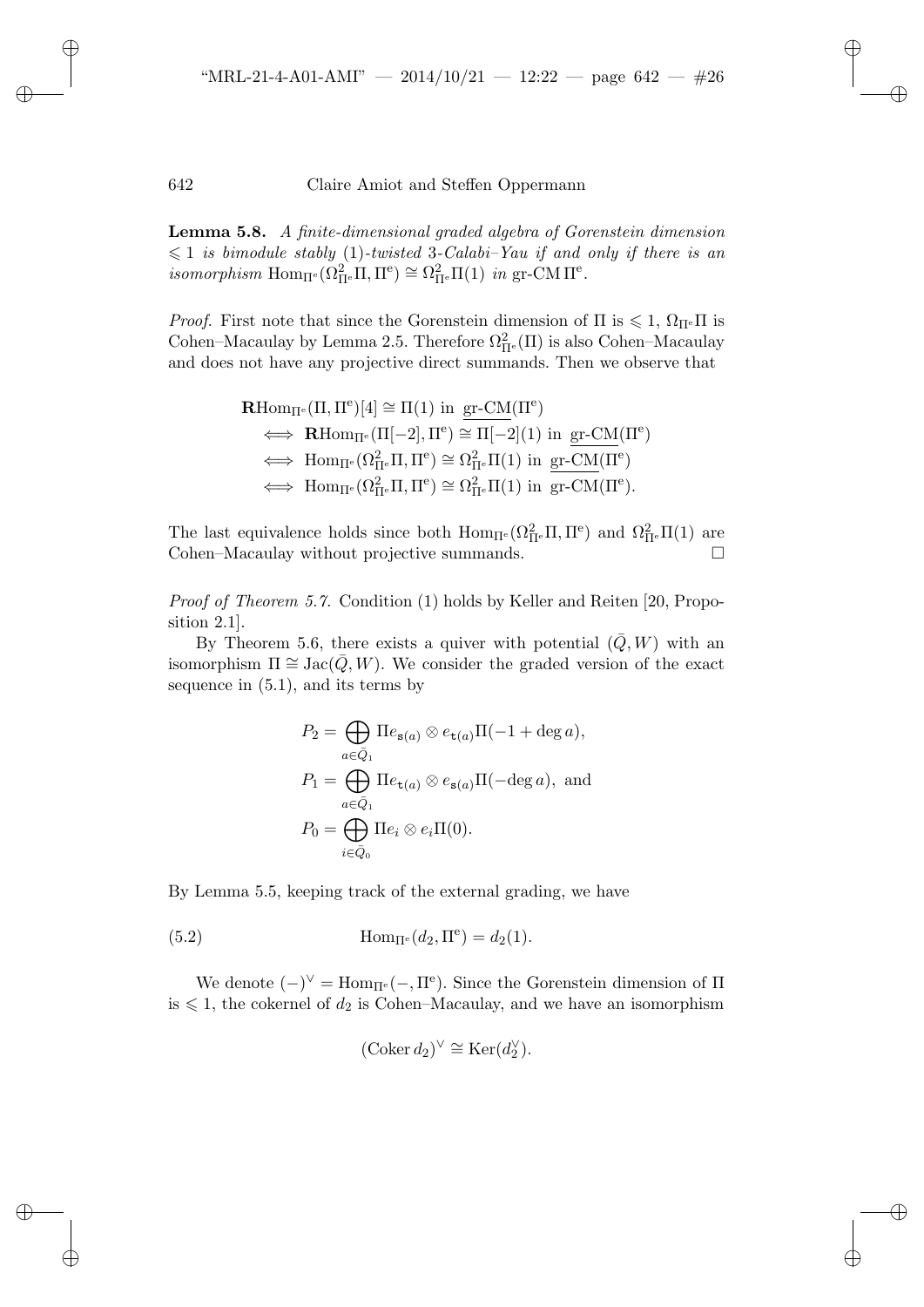Using (5.2) we get the following isomorphisms:

$$
(\Omega_{\Pi^e}^2 \Pi)^\vee \cong (\text{Im } d_2)^\vee \cong \text{Coker}((\text{Coker } d_2)^\vee \longrightarrow P_1^\vee)
$$
  
\n
$$
\cong \text{Coker}(\text{Ker}(d_2^\vee) \longrightarrow P_1^\vee)
$$
  
\n
$$
\cong \text{Coker}(\text{Ker}(d_2(1)) \longrightarrow P_2(1))
$$
  
\n
$$
\cong \text{Im } d_2(1) \cong \Omega_{\Pi^e}^2 \Pi(1).
$$

Hence we get (2) by Lemma 5.8.

✐

 $\rightarrow$ 

✐

✐

By (1),  $\text{Ext}^j_{\Pi^e}(\Pi, \Pi^e)$  vanishes for  $j \geq 2$ .

Denote by N the maximal summand of  $\Omega_{\Pi^e} \Pi$  without projective summands. The module N is Cohen–Macaulay and we have  $\Omega_{\Pi^e}\Pi \cong N \oplus P$ . The projective module P is a summand of  $P_1$  and the induced map  $P_2 \longrightarrow P$  vanishes. Since the arrows of degree 1 correspond to minimal relations of  $\Lambda$ , and hence also to certain minimal relations of  $T_{\Lambda} Ext^2_{\Lambda}(D\Lambda,\Lambda)$ , P is generated in degree 0, that is  $P \in \text{add}\,\Pi^e(0)$ .

Now since  $\Pi$  is bimodule stably (1)-twisted 3-Calabi–Yau, we have isomorphisms

$$
\mathrm{Hom}_{\Pi^e}(N,\Pi^e) \cong \Omega^2_{\Pi^e} N(1) \cong \Omega^3_{\Pi^e} \Pi(1) \text{ in } \mathrm{gr\text{-}CM}\Pi^e
$$

The right isomorphism holds since  $\Omega_{\Pi^e}^3 \Pi$  does not have any projective summands.

Now we have

$$
\begin{aligned} \operatorname{Ext}^1_{\operatorname{gr}\text{-}\Pi^e}(\Pi, \Pi^e(i)) &\cong \operatorname{Hom}_{\operatorname{gr}\text{-}\Pi^e}(\Omega_{\Pi^e}\Pi, \Pi^e(i)) \\ &\cong (\operatorname{Hom}_{\Pi^e}(\Omega_{\Pi^e}\Pi, \Pi^e))_i \\ &\cong (\operatorname{Hom}_{\Pi^e}(N, \Pi^e))_i \oplus (\operatorname{Hom}_{\Pi^e}(P, \Pi^e))_i \\ &\cong (\Omega^3_{\Pi^e}\Pi)_{i+1} \oplus (\operatorname{Hom}_{\Pi^e}(P, \Pi^e))_i. \end{aligned}
$$

Now if  $i < 0$ ,  $(\text{Hom}_{\Pi^e}(P, \Pi^e))_i$  clearly vanishes since P, hence  $\text{Hom}_{\Pi^e}(P, \Pi^e)$ are generated in degree 0. Moreover since gl.dim  $\Lambda \leq 2$  the minimal projective resolution of Π is generated in strictly positive degrees from position 3 on, that is  $(\Omega_{\Pi^e}^3 \Pi)_{\leq 0}$  vanishes and thus claim (3) here holds.

# **5.3.** The  $(d-1)$ -representation finite case

**Theorem 5.9.** *Let*  $\Lambda$  *be a*  $(d-1)$ *-representation finite algebra. Then its dpreprojective algebra* Π *is finite-dimensional self-injective and stably bimod* $ule (1)-twisted d-Calabi-Yau. In particular, mod  $\Pi$  is d-Calabi-Yau.$ 

✐

✐

✐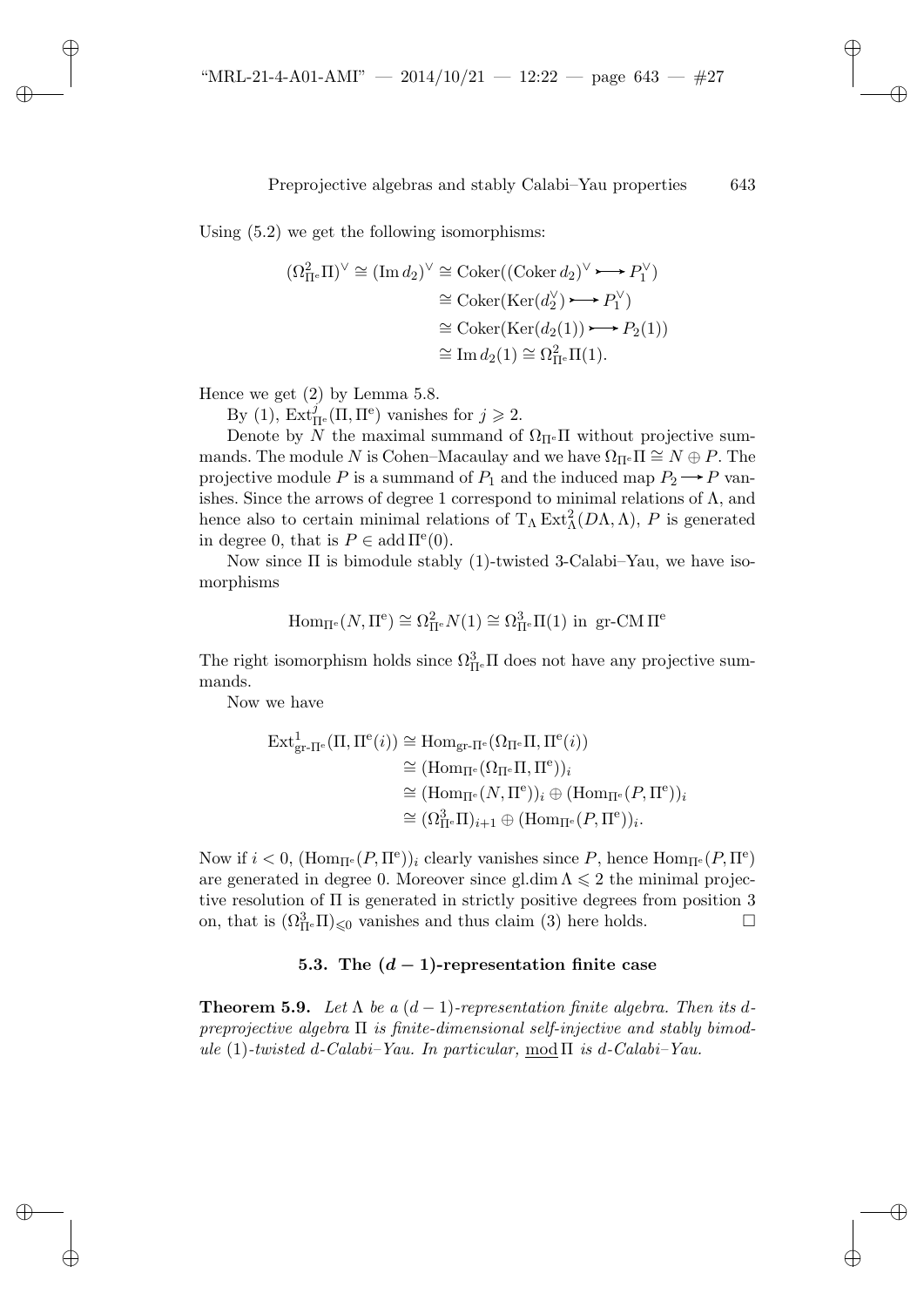*Proof.* Finite-dimensionality and self-injectivity are proved in [16, Corollary 3.4].

Let  $\Lambda$  be a  $(d-1)$ -representation-finite algebra. Then the category  $\mathscr U$ is a  $(d-1)$ -cluster tilting subcategory of  $D^b(\text{mod }\Lambda)$ , which satisfies  $\mathscr{U} =$  $\mathscr{U}[d-1]$ . Moreover, the category  $D^{b}(\text{mod }\Lambda)$  is an algebraic triangulated category, that is it is equivalent to the stable category of some Frobenius category. Hence we can apply Theorem 3.2 of [5] and we obtain an isomorphism

$$
\Omega_{\mathscr{U} \otimes \mathscr{U}^{\mathrm{op}}}^{d+1}(\mathrm{Hom}_{\mathscr{U}}(-,-)) \cong \mathrm{Hom}_{\mathscr{U}}(-, -[-d+1])
$$

in mod( $\mathscr{U} \otimes \mathscr{U}^{\text{op}}$ ) up to projective summands.

So we have the following isomorphisms in  $gr-\Pi^e$ :

$$
\Omega_{\Pi^e}^{d+1}(\Pi) \cong \bigoplus_{i \geqslant 0} \text{Hom}_{\mathcal{D}^b(\text{mod}\,\Lambda)}(\Lambda, \mathbb{S}_{d-1}^{-i}\Lambda[-d+1])
$$

$$
\cong \bigoplus_{i \geqslant 0} \text{Hom}_{\mathcal{D}^b(\text{mod}\,\Lambda)}(\mathbb{S}\Lambda, \mathbb{S}_{d-1}^{-i+1}\Lambda).
$$

On the other hand

✐

 $\rightarrow$ 

✐

✐

$$
\begin{aligned} \mathrm{Hom}_{\Pi^e}(\Pi, \Pi^e) &\cong \mathrm{Hom}_{\Pi}(D\Pi, \Pi) \\ &\cong \bigoplus_{i \in \mathbb{Z}} \mathrm{Hom}_{\mathrm{D^b}(\mathrm{mod}\,\Lambda)}(D\Lambda, \mathbb{S}_{d-1}^{-i}\Lambda). \end{aligned}
$$

Combining these two isomorphisms, and observing that  $\mathcal{S}\Lambda = D\Lambda$ , we obtain  $\Omega_{\Pi^e}^{d+1}(\Pi) \cong \text{Hom}_{\Pi^e}(\Pi, \Pi^e)(-1)$  in gr- $\Pi^e$ . Since  $\Pi$  is self-injective,  $\Pi$ is Cohen–Macaulay, so  $\Pi$  is bimodule stably (1)-twisted d-Calabi–Yau by Observation 3.2.

**Remark 5.10.** Let  $\Lambda$  be an algebra which is  $\tau_{d-1}$ -finite and satisfying the vosnex property. In [16], the authors prove that the algebra  $\Pi = \Pi_d(\Lambda)$  is Gorenstein of dimension  $\leq 1$  and that the stable category  $\underline{\text{CM}}$  II is d-Calabi– Yau (Theorem 1.2(1)). It follows from the proof (see [16, Theorem 5.11]) that moreover the category of graded Cohen–Macaulay modules  $gr-CM \Pi$  is  $(1)$ -twisted d-Calabi–Yau.

Unfortunately, it is not clear from the proof that this Calabi–Yau property comes from a bimodule property. So we cannot use the results in [16] to prove a result similar to Theorem 5.9 in the case where the algebra Π has Gorenstein dimension 1.

✐

✐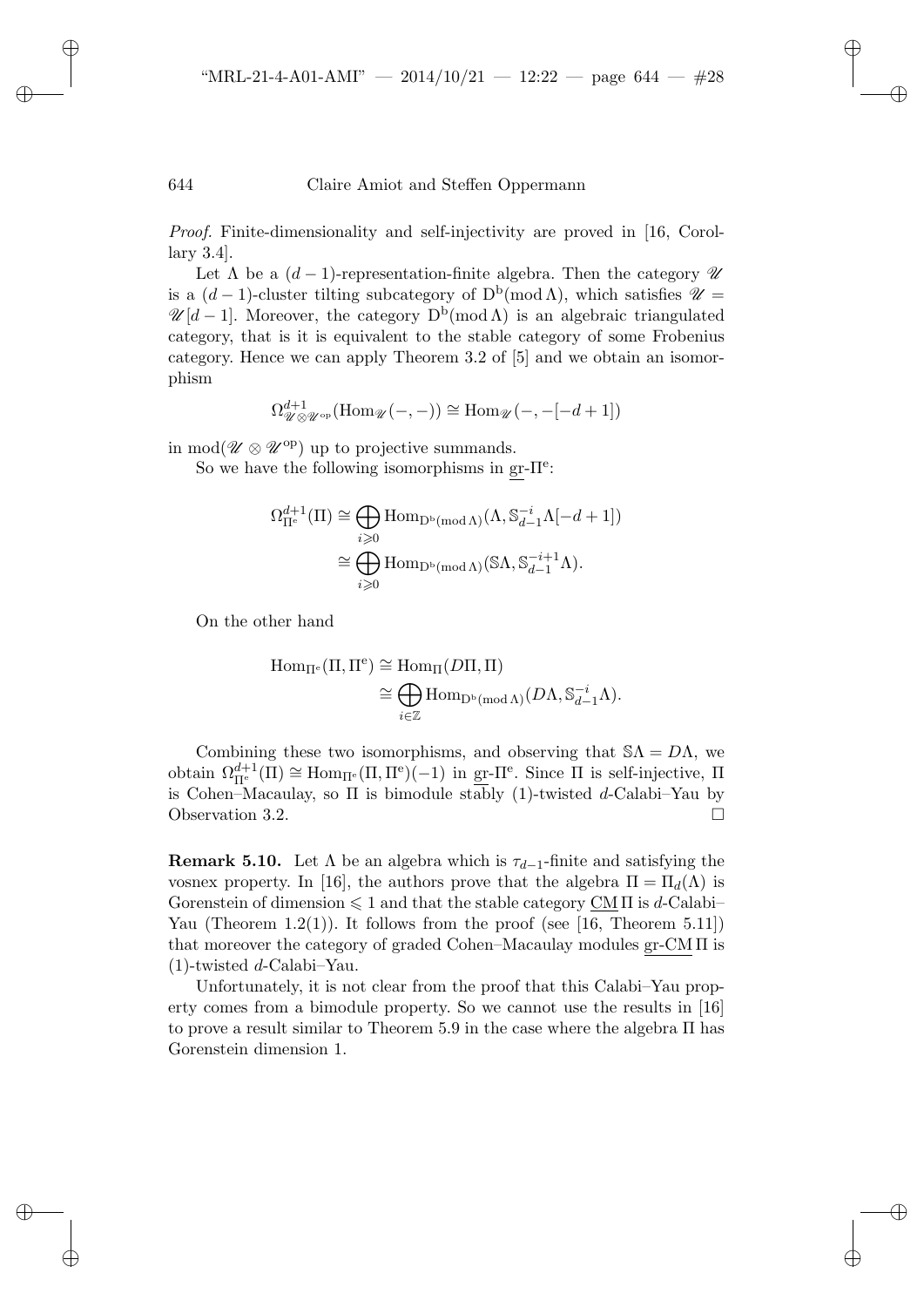$\rightarrow$ 

✐

✐

Preprojective algebras and stably Calabi–Yau properties 645

✐

✐

✐

✐

# **Acknowledgments**

Most work of this project was done during visits of the authors to each others universities, funded respectively by Norwegian Research Council project  $196600/V30$  and the GDR Théorie de Lie algébrique et géométrique. The first author is partially supported by the ANR project ANR-09-BLAN-0039- 02. Both authors thank Alex Dugas for helpful hints about his article [5].

# **References**

- [1] C. Amiot, *Sur les petites cat´egories triangul´ees*, Ph.D. thesis, 2008, available at http://www-fourier.ujf-grenoble.fr/amiot/these.pdf.
- [2] C. Amiot, *Cluster categories for algebras of global dimension 2 and quivers with potential*, Ann. Inst. Fourier (Grenoble) **59** (2009), 2525–2590.
- [3] R.O. Buchweitz, *Maximal Cohen–Macaulay modules and Tate cohomology over Gorenstein rings*, 155 pages, 1987, unpublished manuscript.
- [4] H. Derksen, J. Weyman, and A. Zelevinsky, *Quivers with potentials and their representations. I. Mutations*, Selecta Math. (N.S.) **14**(1) (2008), 59–119.
- [5] A. Dugas, *Periodicity of d-cluster-tilted algebras*, J. Algebra **368** (2012), 40–52.
- [6] K. Erdmann and N. Snashall, *On Hochschild cohomology of preprojective algebras I,II*, J. Algebra **205**(2) (1998), 391–412, 413–434.
- [7] K. Erdmann and N. Snashall, *Preprojective algebras of Dynkin type, periodicity and the second Hochschild cohomology*, in 'Algebras and modules II (Geiranger, 1996)', 183–193, CMS Conf. Proc., 24, Amer. Math. Soc., Providence, RI, 1998.
- [8] C.H. Eu and T. Schedler, *Calabi–Yau Frobenius algebras*, J. Algebra **321**(3) (2009), 774–815.
- [9] L. Guo, *Cluster tilting objects in generalized higher cluster categories*, J. Pure Appl. Algebra **215**(9) (2011), 2055–2071.
- [10] V. Ginzburg, *Calabi–Yau algebras*, 2012, arXiv:math/0612139.
- [11] D. Happel, *Triangulated categories in the representation theory of finitedimensional algebras,* Cambridge University Press, Cambridge, 1988.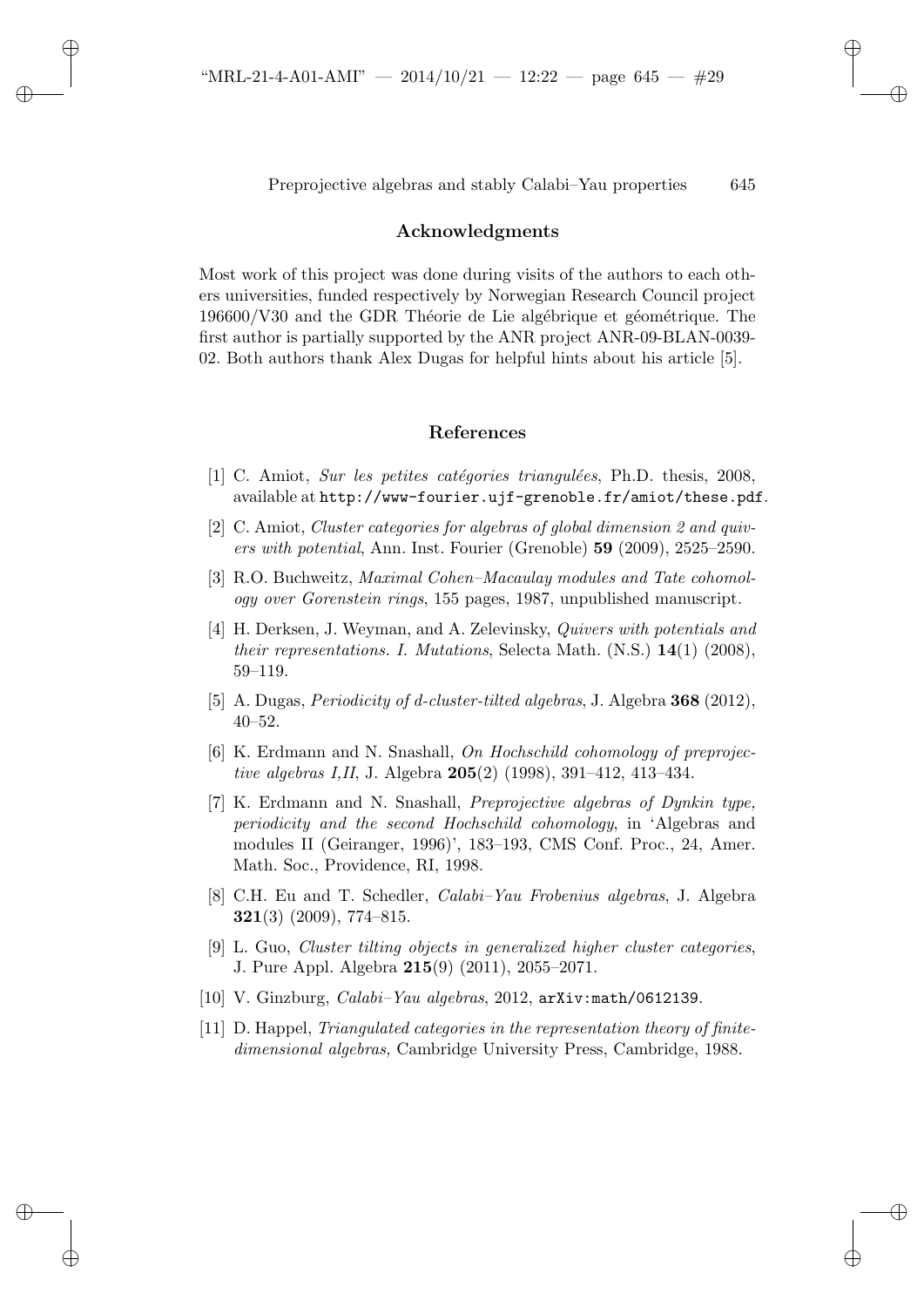✐

 $\rightarrow$ 

✐

✐

- [12] M. Herschend, O. Iyama and S. Oppermann, n*-representation infinite algebras* Adv. Math. **252** (2014), 292–342.
- [13] O. Iyama, *Cluster-tilting for higher Auslander algebras*, Adv. Math. **226**(1) (2011), 1–61.
- [14] O. Iyama and Y. Yoshino, *Mutation in triangulated categories and rigid Cohen–Macaulay modules*, Invent. Math. **172**(1) (2008), 117–168.
- [15] O. Iyama and S. Oppermann, *n-representation finite algebras and n-APR tilting,* Trans. Amer. Math. Soc. **363**(12) (2011), 6575–6614.
- [16] O. Iyama and S. Oppermann, *Stable categories of higher preprojective algebras*, Adv. Math. **244** (2013), 23–68.
- [17] B. Keller, *Calabi–Yau triangulated categories*, in 'Trends in Representation Theory of Algebras and Related Topics', 467–489, EMS Ser. Congr. Rep., Eur. Math. Soc., Zurich, 2008.
- [18] B. Keller, *Deformed Calabi–Yau completions*, with appendix by Michel Van den Bergh, J. Reine Angew. Math. **654** (2011), 125–180.
- [19] B. Keller and D. Vossieck, *Sous les catégories dérivées* (French) (Beneath the derived categories) C. R. Acad. Sci., Paris Sér. I Math. **305**(6) (1987), 225–228.
- [20] B. Keller and I. Reiten, *Cluster-tilted algebras are Gorenstein and stably Calabi–Yau*, Adv. Math. **211**(1) (2007), 123–151.
- [21] H. Minamoto, *Ampleness of two-sided tilting complexes*, Int. Math. Res. Notices **2012**(1) (2012), 67–101.
- [22] I. Mori, *Problems in non commutative algebraic geometry and representation theory*, Series of Cong. Rep., Proc. ICRA XIV, 355–406, Eur. Math. Soc., 2011.
- [23] D. Orlov, *Derived categories of coherent sheaves and triangulated categories of singularities*, Algebra, arithmetic, and geometry: in honor of Yu. I. Manin. **II**, 503–531, Progr. Math., **270**, Birkhauser Boston, Inc., Boston, MA, 2009.
- [24] J. Rickard, *Derived categories and stable equivalence*, J. Pure Appl. Algebra, **61**(3) (1989), 303317.
- [25] C.M. Ringel, *The preprojective algebra of a quiver,* (English summary), in 'Algebras and Modules, II (Geiranger, 1996)', 467–480, CMS Conf. Proc., **24**, Amer. Math. Soc., Providence, RI, 1998.

✐

✐

✐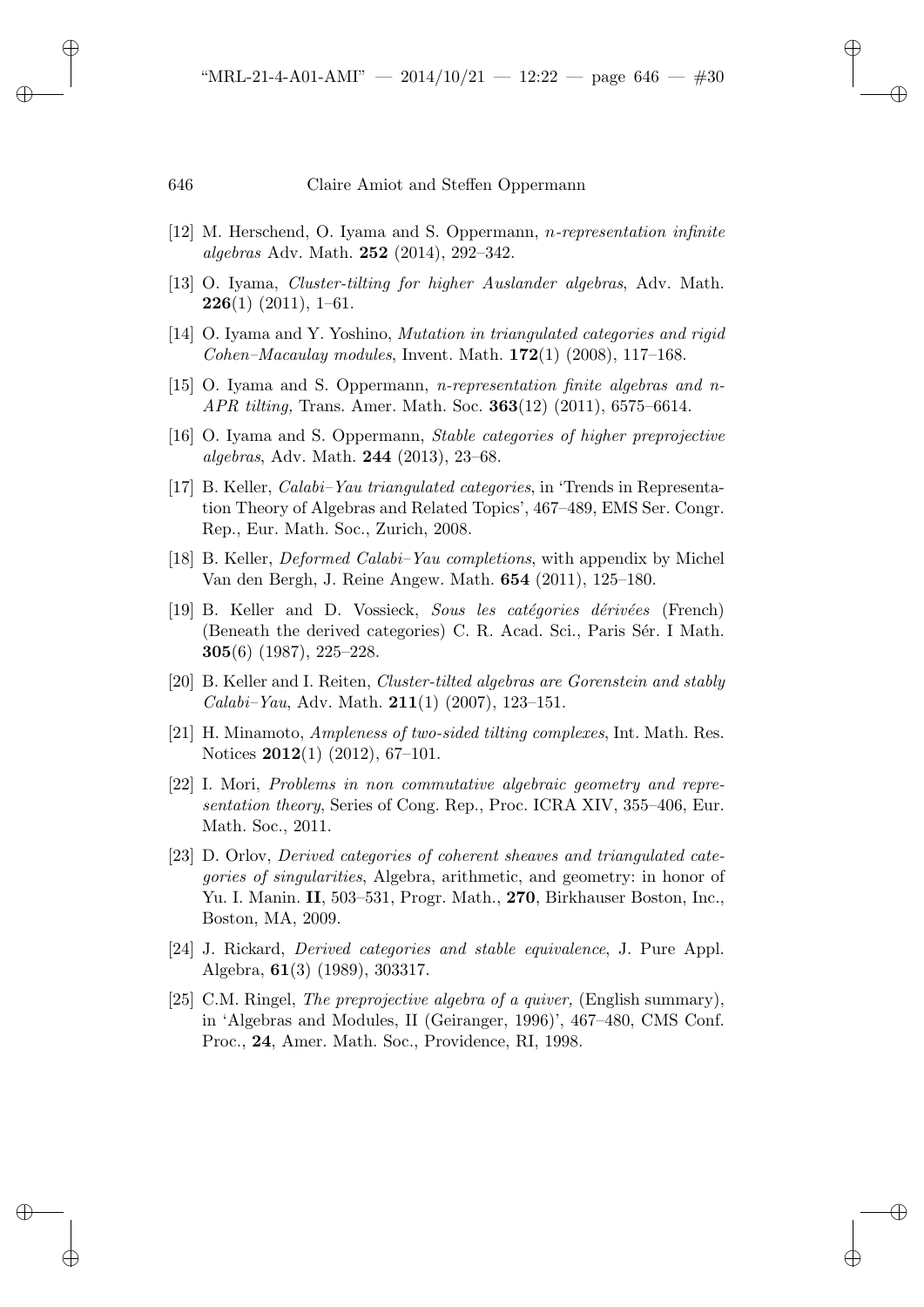- [26] A. Schofield, *Wild algebras with periodic Auslander–Reiten translate*, unpublished manuscript.
- [27] Y. Yoshino, *Cohen–Macaulay modules over Cohen–Macaulay rings*, London Math. Society Lecture Note Series, **146**, Cambridge University Press, Cambridge, 1990.

INSTITUT FOURIER, UNIVERSITÉ JOSEPH FOURIER 100 rue des Mathematiques ´ 38402 Saint Martin d'Heres ` France *E-mail address*: Claire.Amiot@ujf-grenoble.fr

Institutt for matematiske fag, NTNU 7491 Trondheim **NORWAY** *E-mail address*: steffen.oppermann@math.ntnu.no

Received October 3, 2013

✐

 $\rightarrow$ 

✐

✐

✐

✐